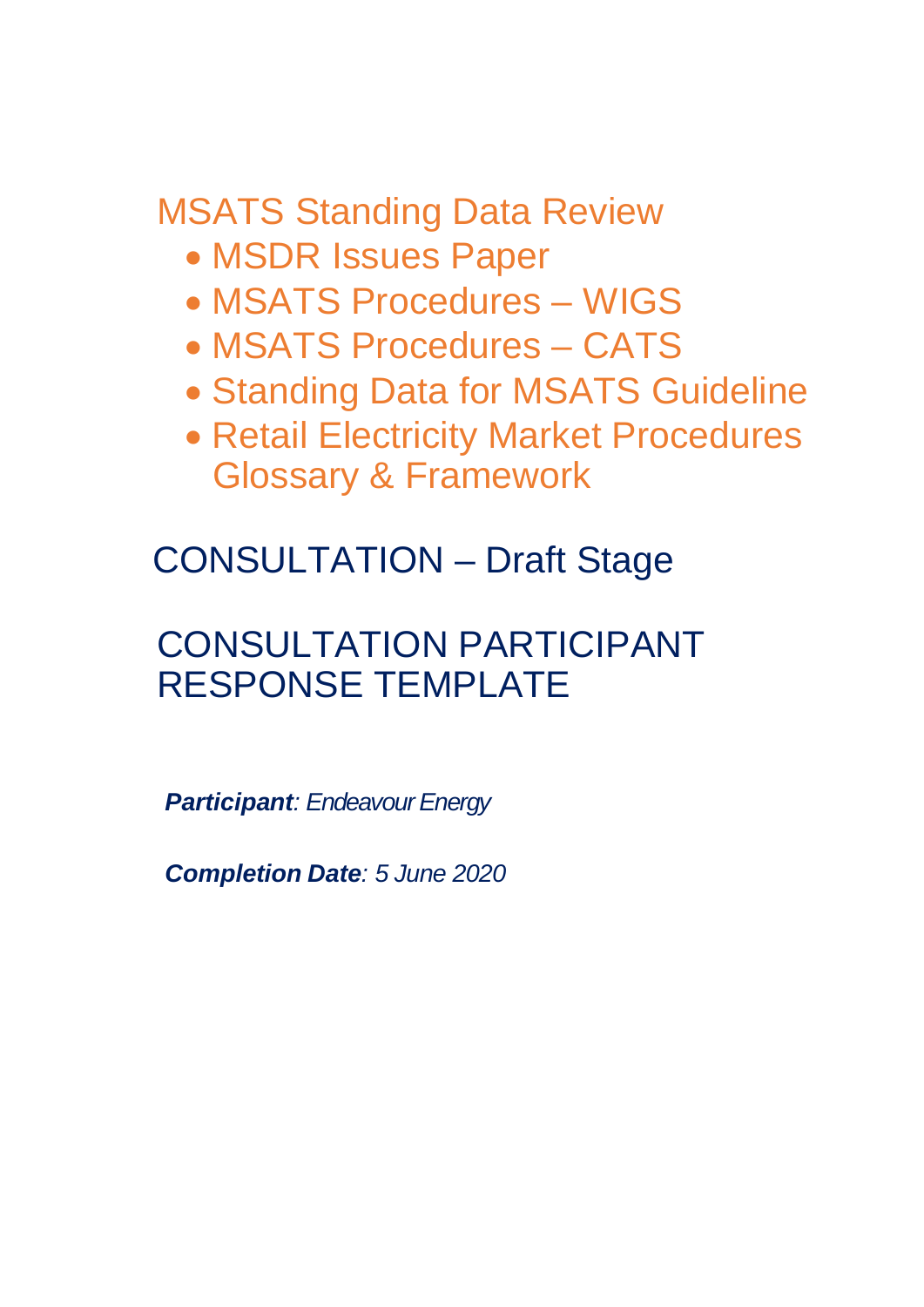### Table of Contents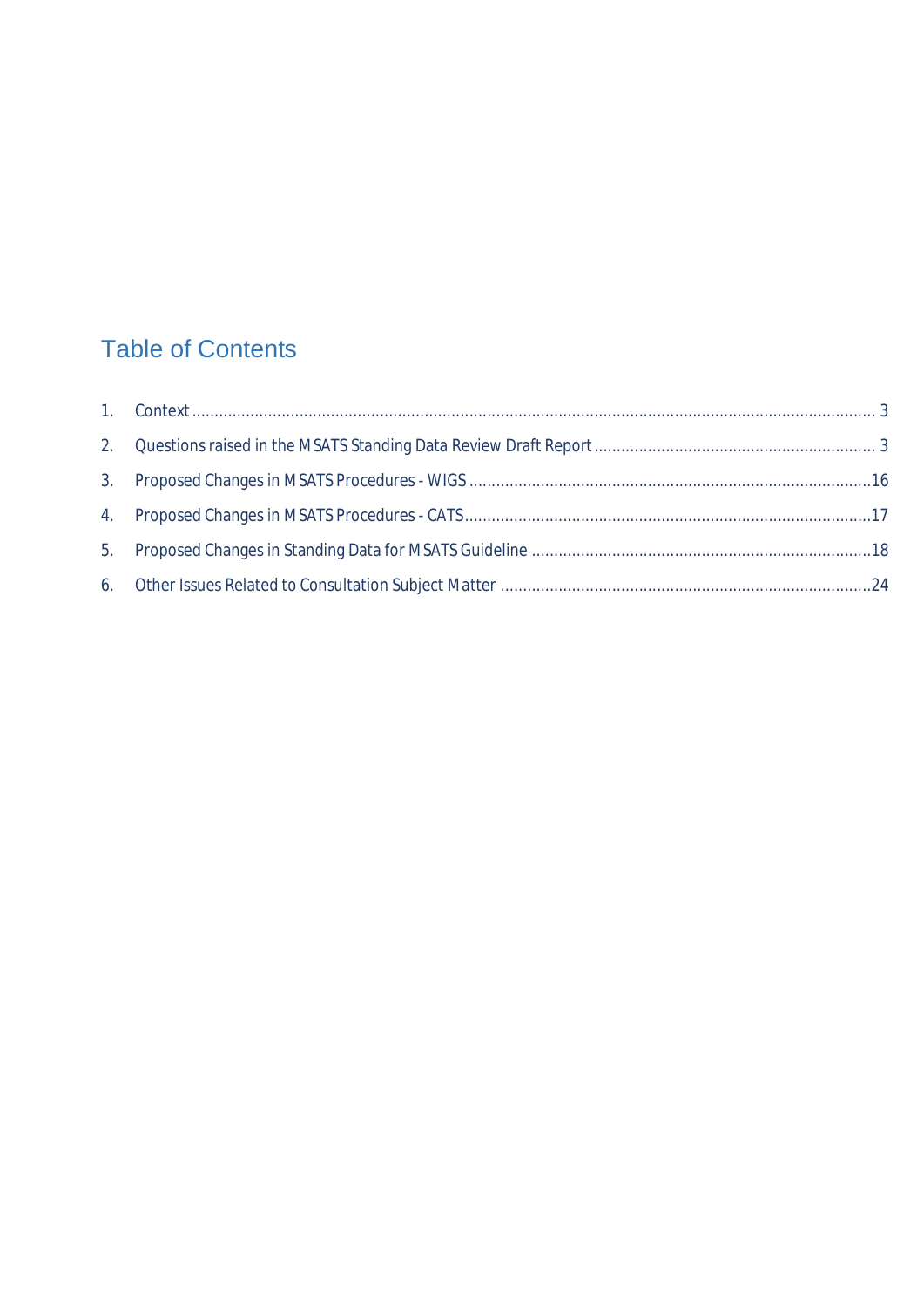### **1. Context**

This template is to assist stakeholders in giving feedback to the questions raised in the Draft Report about the proposed changes to the MSATS Standing Data.

### **2. Questions raised in the MSATS Standing Data Review Draft Report**

#### 2.1 Material Issues

<span id="page-2-1"></span><span id="page-2-0"></span>

| <b>Information</b><br>Category                                       | Question<br>No. | <b>Question</b>                                                                                                                                                                                                                                                              | <b>Participant Comments</b>                                                                                                                                                                 |
|----------------------------------------------------------------------|-----------------|------------------------------------------------------------------------------------------------------------------------------------------------------------------------------------------------------------------------------------------------------------------------------|---------------------------------------------------------------------------------------------------------------------------------------------------------------------------------------------|
| Type 4a<br><b>Metering</b><br><b>Installation</b><br>(MRAM) Reason   | 1 <sub>1</sub>  | What are the key issues for AEMO to consider in<br>working with stakeholders to explore with the AEMC the<br>potential benefits of enhanced access to exception<br>information?                                                                                              | No comments                                                                                                                                                                                 |
| Metering<br><b>Installation</b><br><b>Transformer</b><br>Information | 2.              | In the cases where transformers have dual secondary<br>windings or more (500kV: 110V: 110V), how would<br>participants prefer to see those represented in the<br>enumerated list for VT Ratio, keeping in mind that a<br>transformer can have up to five secondary windings? | No comments                                                                                                                                                                                 |
| <b>Shared Fuse</b><br><b>Details</b>                                 | 3.              | Through what mechanism can a MC or MP<br>communicate with an LNSP to instigate shared isolation<br>point status changes?                                                                                                                                                     | A MC, MP or FRMP can request the LNSP to<br>change the shared fuse value via email until a<br>B2B transaction is created, if the volume<br>warrants the creation of such a B2B transaction. |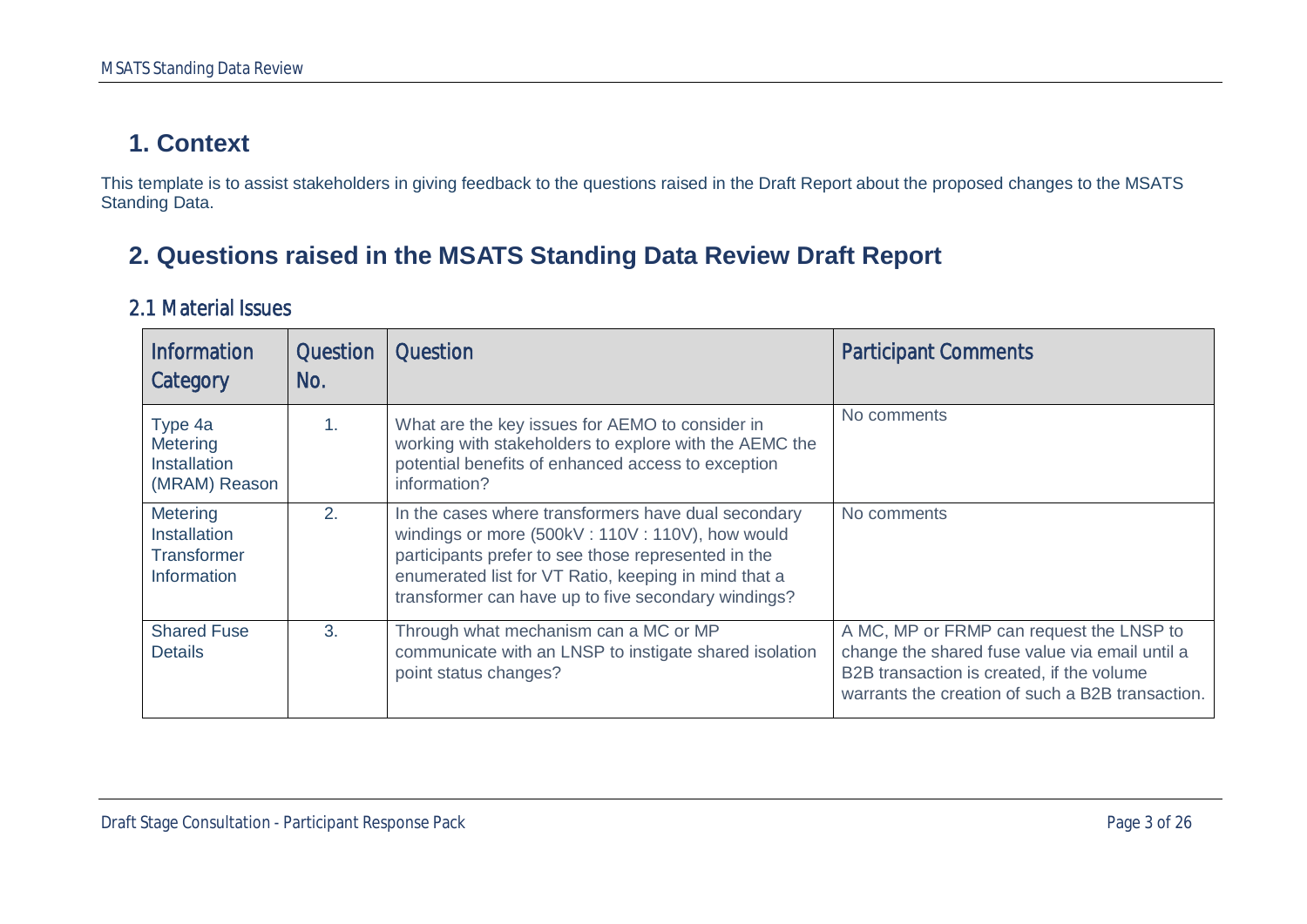| <b>Information</b><br>Category | <b>Question</b><br>No. | <b>Question</b>                                                                                                                                                                                                                                                                                                      | <b>Participant Comments</b>                                                                                                                                                                                                                                                                                                                                                                                                                                                                                                                                                                                                                                                                                                                                                                                                                                                                                                                                                                                            |
|--------------------------------|------------------------|----------------------------------------------------------------------------------------------------------------------------------------------------------------------------------------------------------------------------------------------------------------------------------------------------------------------|------------------------------------------------------------------------------------------------------------------------------------------------------------------------------------------------------------------------------------------------------------------------------------------------------------------------------------------------------------------------------------------------------------------------------------------------------------------------------------------------------------------------------------------------------------------------------------------------------------------------------------------------------------------------------------------------------------------------------------------------------------------------------------------------------------------------------------------------------------------------------------------------------------------------------------------------------------------------------------------------------------------------|
| <b>GPS</b><br>Coordinates      | 4.                     | Please explain the benefits for expanding the GPS<br>coordinates field to cover all NMIs given this would be a<br>significant cost? For example, some multi-floor buildings<br>would have the same GPS coordinates so you may also need<br>to have elevation for which floor (assuming metering on each<br>$unit)$ ? | We believe that collecting and providing GPS<br>coordinates is costly when compared to other<br>alternatives, such as the use of the meter<br>location field, and at times does not provide the<br>desired benefit, such as when the meter is<br>located on a certain floor of the building. We<br>also believe that providing GPS coordinates for<br>sites where the meter location is easily<br>identifiable, such as most residential sites, will<br>provide minimal benefits.<br>However we note that AEMO is progressing<br>with GPS coordinates based on the objective of<br>enabling energy market efficiencies in the long-<br>term interests of consumers. We support this<br>objective and therefore support AEMO's<br>decision, on the basis of AEMO's assessment<br>which is the benefits of providing GPS<br>coordinates enhances the capability of industry<br>to locate and provide metering services, in<br>particular where a meter is located away from<br>main buildings such as a pump in a field. |
|                                | $\overline{5}$ .       | AEMO has applied the definition of rural using the<br>'Designated regional area postcodes' to gain consistency in<br>approach, however feedback indicates a mixed response to<br>this option. Is there an alternate NEM wide definition that<br>can be applied across the NEM? AEMO notes, for example, in           | We believe that if GPS coordinates is<br>mandatory for all manually read meters, for all<br>new connections and for all meter exchanges,<br>then there is no need to define rural sites and                                                                                                                                                                                                                                                                                                                                                                                                                                                                                                                                                                                                                                                                                                                                                                                                                            |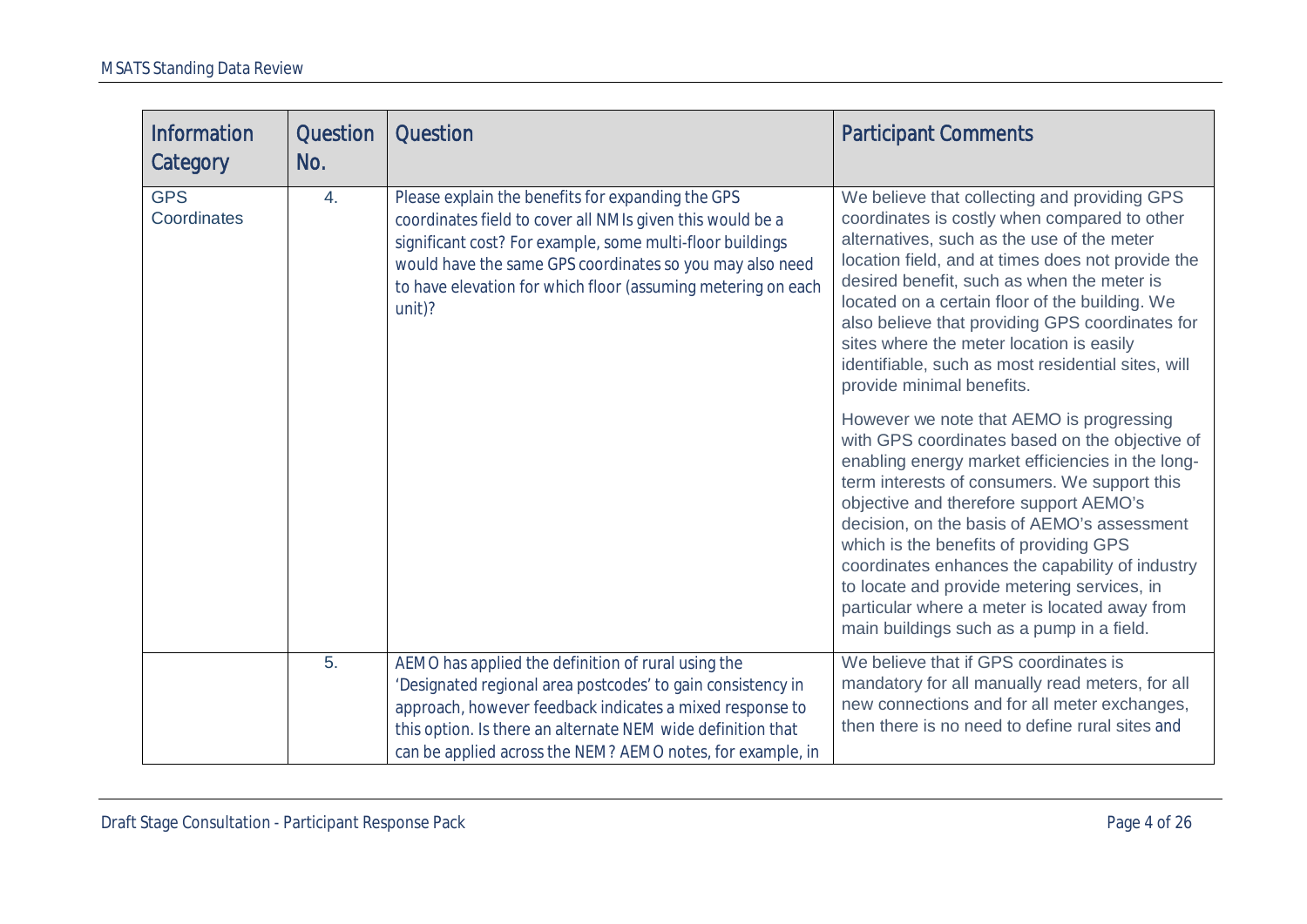| <b>Information</b><br>Category                           | Question<br>No. | <b>Question</b>                                                                                                                                                                                                   | <b>Participant Comments</b>                                                                                                                                                                                                                                                                                                                                                                                                                                                                                               |
|----------------------------------------------------------|-----------------|-------------------------------------------------------------------------------------------------------------------------------------------------------------------------------------------------------------------|---------------------------------------------------------------------------------------------------------------------------------------------------------------------------------------------------------------------------------------------------------------------------------------------------------------------------------------------------------------------------------------------------------------------------------------------------------------------------------------------------------------------------|
|                                                          |                 | Queensland NMIs are required to be classified as urban, short<br>rural and long rural for Guaranteed Service Levels. Is there<br>something similar to this in other jurisdictions and can it be<br>applied there? | instead for simplicity, GPS coordinates should be<br>made mandatory for all sites.                                                                                                                                                                                                                                                                                                                                                                                                                                        |
|                                                          | 6.              | Do you agree with AEMO proposal? If yes, why? If no, why<br>not? Please provide reasons.                                                                                                                          | We note that AEMO is progressing with GPS<br>coordinates based on the objective of enabling<br>energy market is efficiency in the long-term<br>interests of consumers. We support this<br>objective and therefore support AEMO's<br>decision, on the basis of AEMO's assessment<br>which is the benefits of providing GPS<br>coordinates enhances the capability of industry<br>to locate and provide metering services, in<br>particular where a meter is located away from<br>main buildings such as a pump in a field. |
| <b>Network</b><br>Additional<br><b>Information field</b> | 7.              | What uses do participants (retailers, networks and metering<br>parties) have for the Network Additional Information field?                                                                                        | We generally populate this field with a text<br>description of the network tariff.                                                                                                                                                                                                                                                                                                                                                                                                                                        |
|                                                          | 8.              | Are there other fields that may be suitable to apply this<br>information? For example, Meter Location field with an<br>increased character length available for the field.                                        | We do not believe that a text description of the<br>network tariff is required given that the network<br>tariff code is the primary information for network<br>tariffs. Also, should someone want the text<br>description of the network tariff then this is<br>available in the network tariff code list within<br>MSATS - see examples below:                                                                                                                                                                           |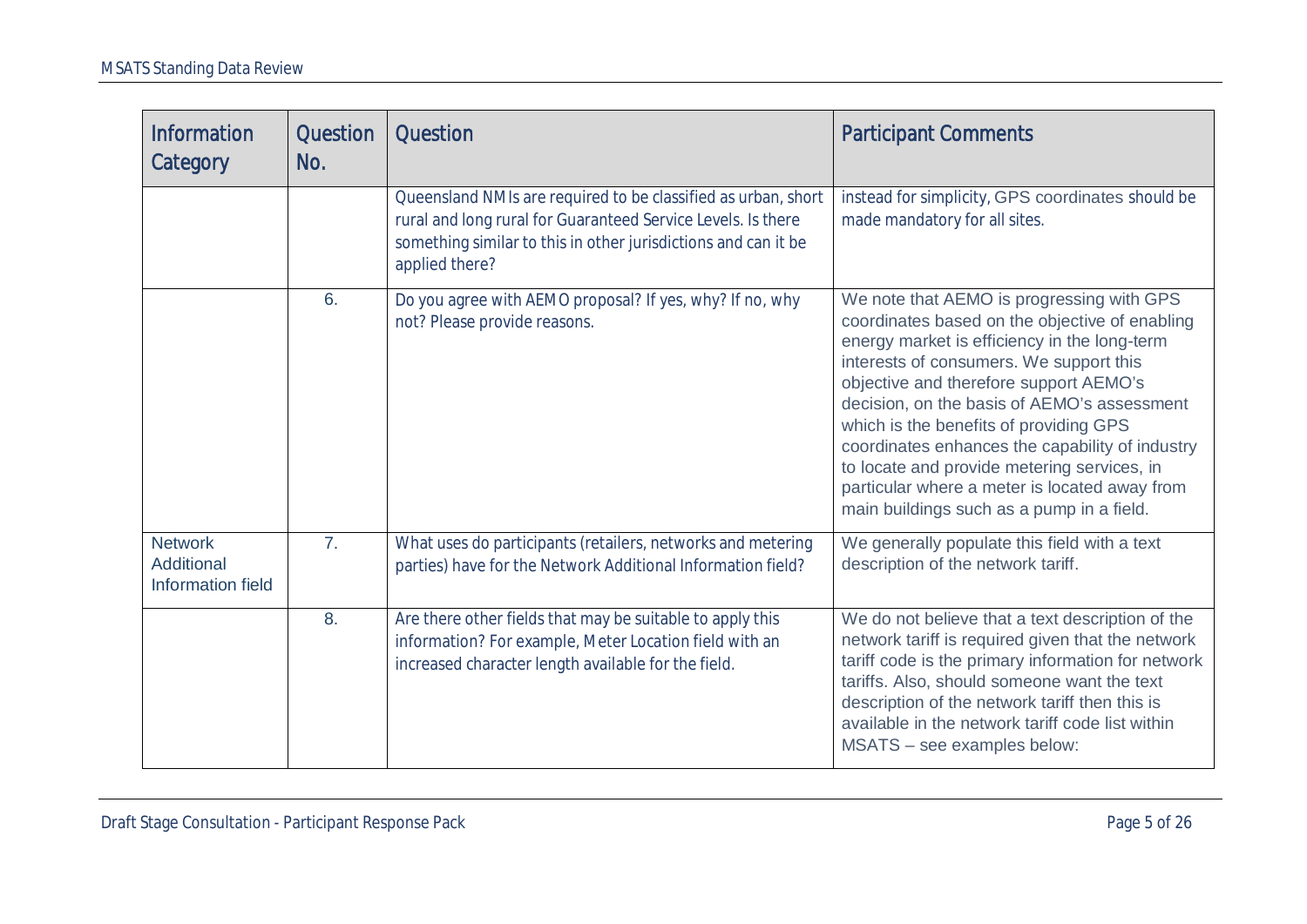| <b>Information</b><br>Category | <b>Question</b><br>No. | Question                                                                 | <b>Participant Comments</b>                                                                                   |                                               |                                                                                                                                                                                                         |
|--------------------------------|------------------------|--------------------------------------------------------------------------|---------------------------------------------------------------------------------------------------------------|-----------------------------------------------|---------------------------------------------------------------------------------------------------------------------------------------------------------------------------------------------------------|
|                                |                        |                                                                          | <b>Network Tariff Codes</b><br><b>LNSP</b><br><b>INTEGP</b><br>$\mathbf{v}$<br><b>INTEGP</b><br><b>INTEGP</b> | $\mathsf{Code}$<br><b>ENSL</b><br><b>ENTL</b> | <b>Description</b><br>Streetlighting<br><b>NTL Traffic Control Signal Lights</b>                                                                                                                        |
|                                | 9.                     | Do you agree with retaining the Network Additional<br>Information field? | responsibility of the LNSP to populate.                                                                       |                                               | No, we suggest that the Network Additional<br>Information field be removed. If this field is to be<br>kept then given the name, and therefore the<br>intent, of the field then this field should be the |

### 2.2 Data Transition

| Information<br>Category | <b>Question</b><br>No. | <b>Question</b>                                                                                 | <b>Participant Comments</b>                                                                                                                                                                                                                                                                                                                                                    |
|-------------------------|------------------------|-------------------------------------------------------------------------------------------------|--------------------------------------------------------------------------------------------------------------------------------------------------------------------------------------------------------------------------------------------------------------------------------------------------------------------------------------------------------------------------------|
| <b>Scenarios</b>        | 10.                    | For Removed fields, would you prefer Option 1 (retain history)<br>or Option 2 (remove history)? | We believe that both options are required. Most<br>data fields being deleted is because there is<br>minimal data populated for these fields or there<br>is non-usable data populated, therefore option 2<br>would be most suitable for these fields.<br>However for some deleted data fields option 1<br>may be more suitable, for example the<br>unstructured address fields. |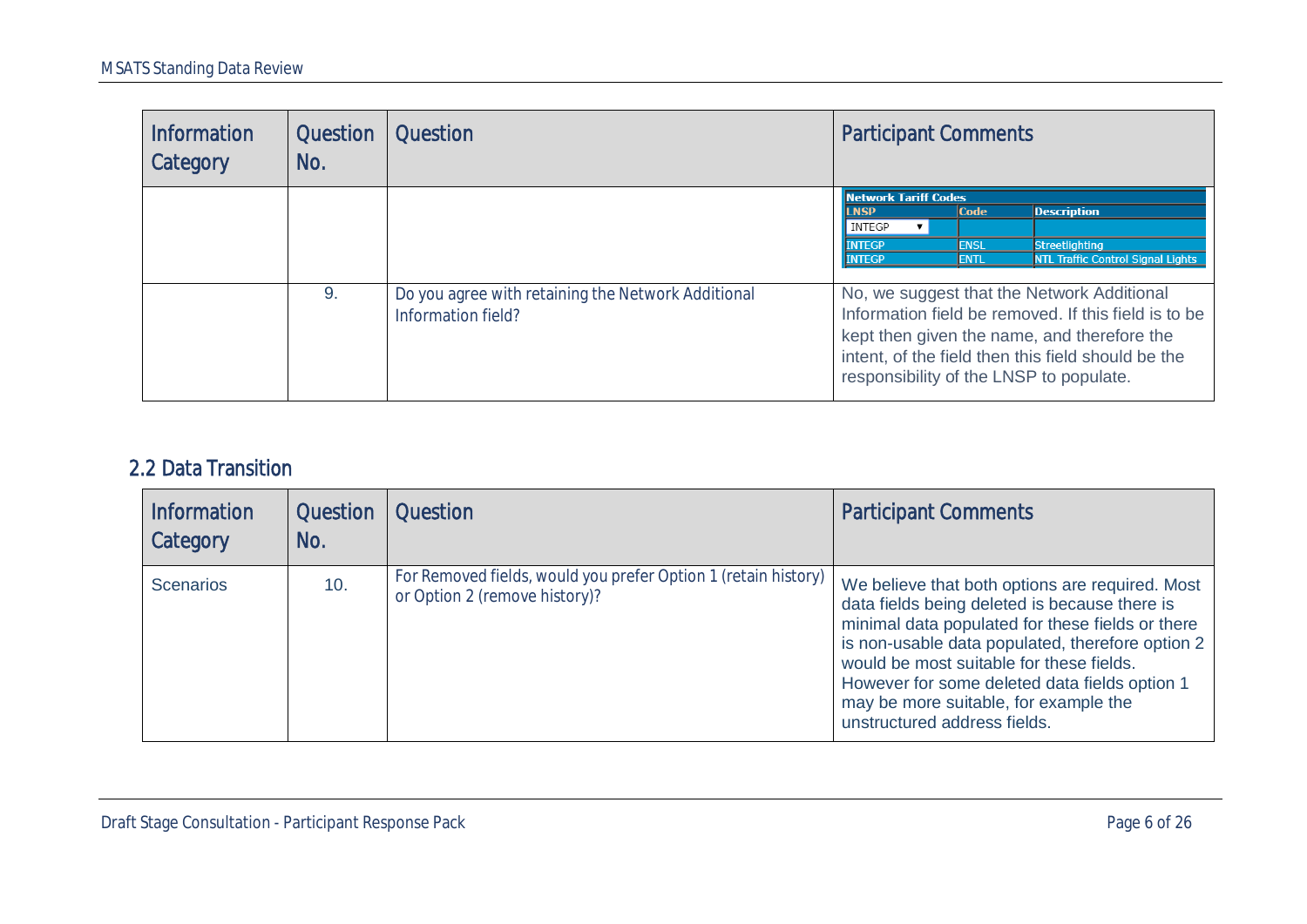| <b>Information</b><br>Category                         | <b>Question</b><br>No. | Question                                                                                           | <b>Participant Comments</b>                                                                                                                                                                                                                                                                                   |
|--------------------------------------------------------|------------------------|----------------------------------------------------------------------------------------------------|---------------------------------------------------------------------------------------------------------------------------------------------------------------------------------------------------------------------------------------------------------------------------------------------------------------|
| Scenario 2: Add<br>a new field<br>(Proposed<br>Fields) | 11.                    | For Added fields, would you prefer Option 1, 2a, 2b, 2c, 3, 4<br>or 5?                             | We believe that all options are required - some<br>option is more suitable for certain data field and<br>the market participant. Allowing different options<br>will provide flexibility for market participants to<br>choose the most cost-effective method for<br>them.                                      |
|                                                        | 12.                    | If you choose Option 2a, please choose between i(a) or i(b)<br>and provide answers for ii.         | We believe that both options are required. The<br>most suitable option for each data field will be<br>dependent on further data analysis later in this<br>industry project and each market participant<br>should be given the flexibility to choose the<br>most cost-effective approach for their data field. |
|                                                        | 13.                    | If you choose Option 2b, please choose between i(a) or i(b)<br>and provide answers for ii and iii. | We believe that both options are required. The<br>most suitable option for each data field will be<br>dependent on further data analysis later in this<br>industry project and each market participant<br>should be given the flexibility to choose the<br>most cost-effective approach for their data field. |
|                                                        | 14.                    | If you choose Option 2c, please choose between for i(a) or<br>$i(b)$ .                             | We believe that both options are required. The<br>most suitable option for each data field will be<br>dependent on further data analysis later in this<br>industry project and each market participant<br>should be given the flexibility to choose the<br>most cost-effective approach for their data field. |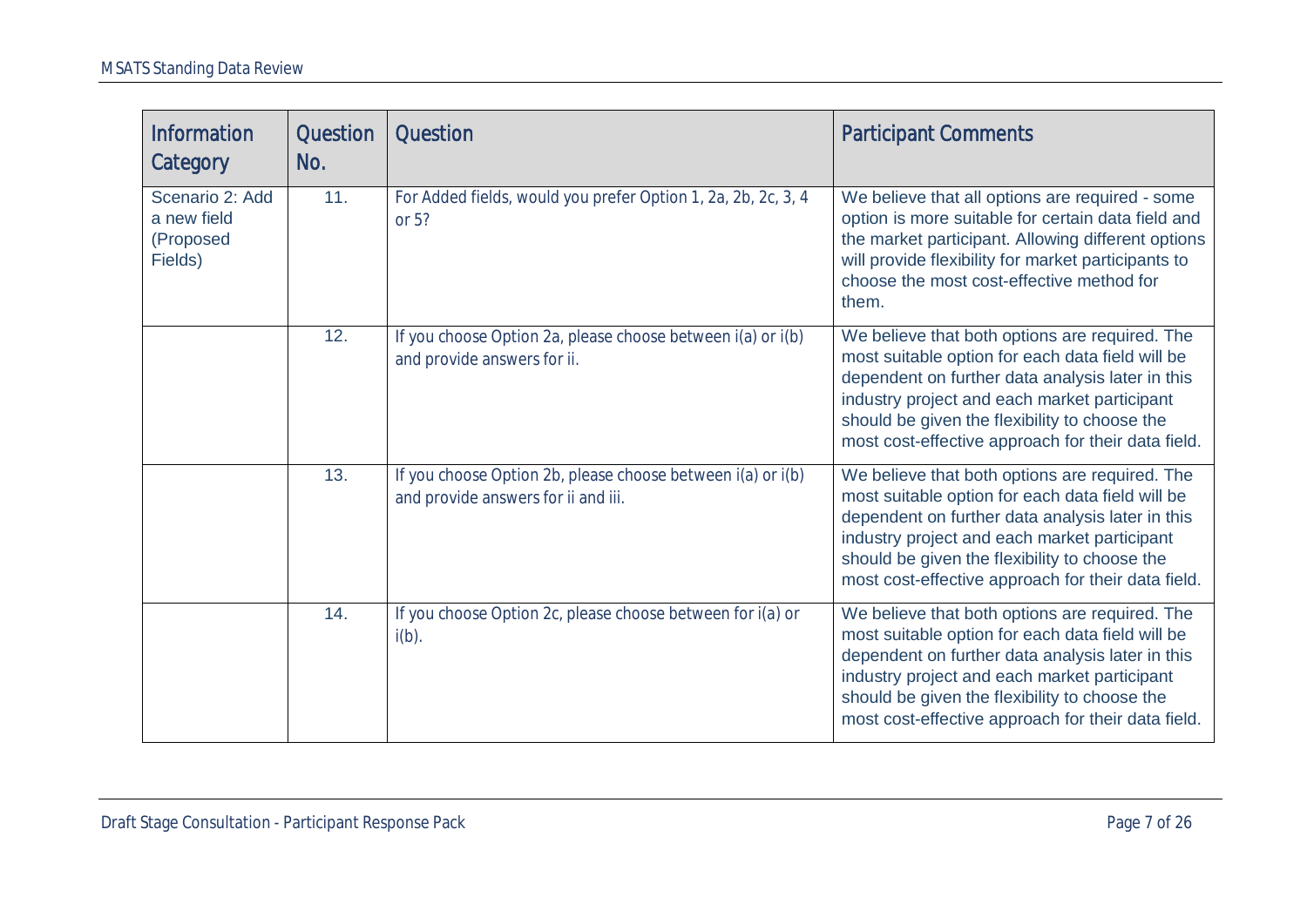| <b>Information</b><br>Category                          | <b>Question</b><br>No. | <b>Question</b>                                                                            | <b>Participant Comments</b>                                                                                                                                                                                                                                                                                   |
|---------------------------------------------------------|------------------------|--------------------------------------------------------------------------------------------|---------------------------------------------------------------------------------------------------------------------------------------------------------------------------------------------------------------------------------------------------------------------------------------------------------------|
|                                                         | 15.                    | Do you have any further comment regarding the above?                                       | Together was an industry we should consider<br>the transition approach after the final<br>determination to ensure that data is populated<br>as soon as possible and in a manner to<br>minimise impacts to other market participants.                                                                          |
|                                                         |                        |                                                                                            | Given that systems and processes are reliant<br>on data, the industry testing phase should be<br>longer than a normal to allow for participants to<br>populate the test environment with the<br>appropriate data and allow for market<br>participants to test their end to end process with<br>the new data.  |
| Scenario 3:<br>Amend an<br>existing field (To<br>Amend) | 16.                    | For Amended fields, would you prefer Option 1, 2a, 2b, 3, 4<br>or 5?                       | We believe that all options are required - some<br>option is more suitable for certain data field and<br>the market participant. Allowing different options<br>will provide flexibility for market participants to<br>choose the most cost-effective method for<br>them.                                      |
|                                                         | 17.                    | If you choose Option 2a, please choose between i(a) or i(b)<br>and provide answers for ii. | We believe that both options are required. The<br>most suitable option for each data field will be<br>dependent on further data analysis later in this<br>industry project and each market participant<br>should be given the flexibility to choose the<br>most cost-effective approach for their data field. |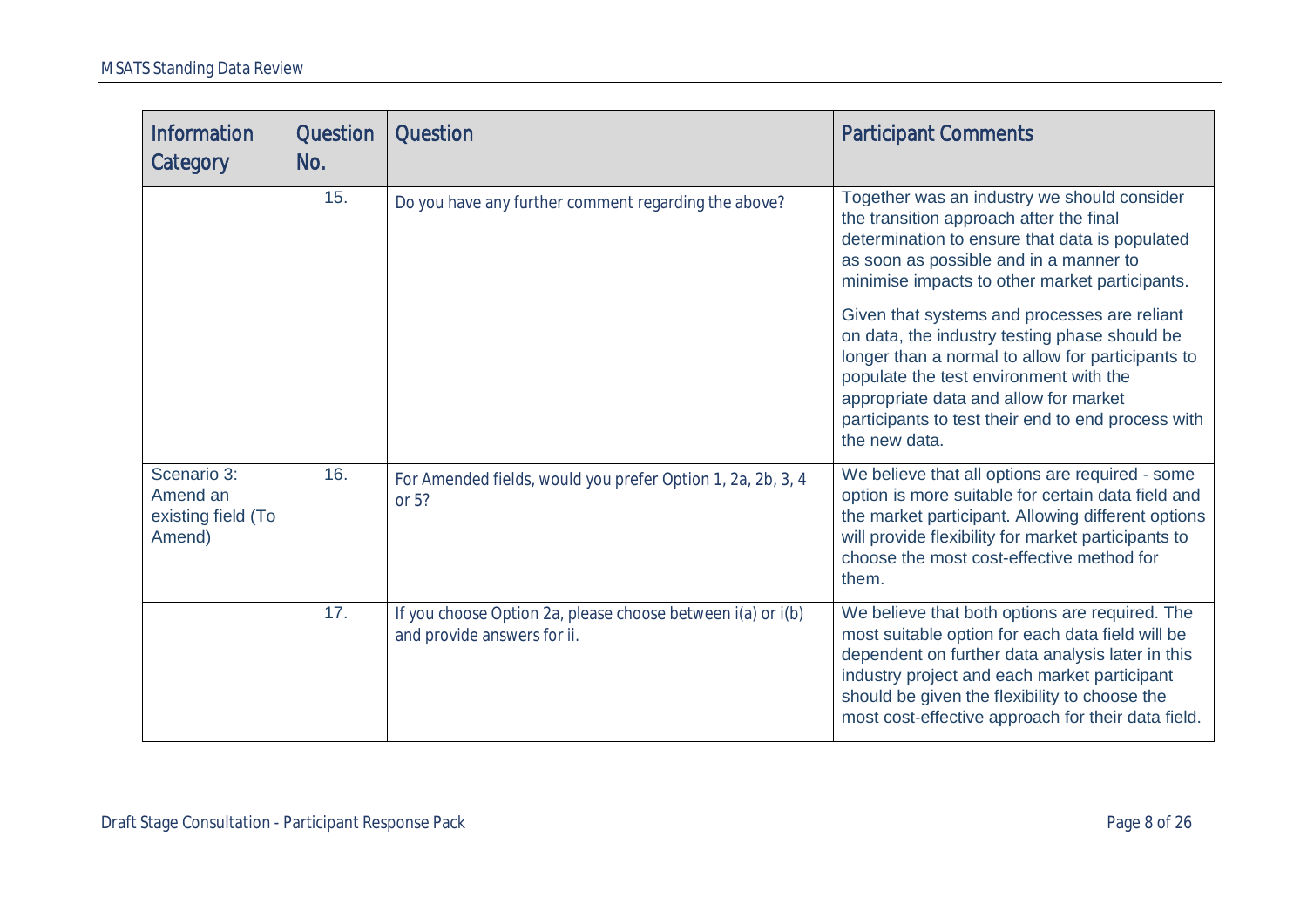| <b>Information</b><br>Category             | <b>Question</b><br>No. | <b>Question</b>                                                                                       | <b>Participant Comments</b>                                                                                                                                                                                                                                                                                                                                                                                                            |
|--------------------------------------------|------------------------|-------------------------------------------------------------------------------------------------------|----------------------------------------------------------------------------------------------------------------------------------------------------------------------------------------------------------------------------------------------------------------------------------------------------------------------------------------------------------------------------------------------------------------------------------------|
|                                            | 18.                    | If you choose Option 2b, please choose between i(a) or i(b)<br>and provide answers for ii and iii.    | We believe that both options are required. The<br>most suitable option for each data field will be<br>dependent on further data analysis later in this<br>industry project and each market participant<br>should be given the flexibility to choose the<br>most cost-effective approach for their data field.                                                                                                                          |
|                                            | 19.                    | Please provide any further details required                                                           | We support a solution that allows for changes to<br>be made with a very short notice period. If<br>removing the enumerations from the aseXML<br>and validating the enumerations when<br>processing a Change Request enables quick<br>alterations of the enumerations, then we would<br>support this approach.                                                                                                                          |
| Outbound<br>Notification<br><b>Options</b> | 20.                    | For Outbound Notifications, would you prefer Option 1, 1a, 2,<br>or 3?                                | We believe that all options are required with<br>each option more suitable for certain market<br>participants. Allowing different options will<br>provide flexibility for market participants to<br>choose the notification method they prefer,<br>which may de be dependent on their system<br>capability and how soon they want to receive<br>the data given that each market participant will<br>value each data field differently. |
|                                            | 21.                    | Do you have an alternate method of receiving Outbound<br>Notifications? If so, please provide details | We suggest that an alternative to option 1a is<br>for MSATS to be updated to allow each market<br>participant to configure if they only want one<br>notification for a group of participant ids that a                                                                                                                                                                                                                                 |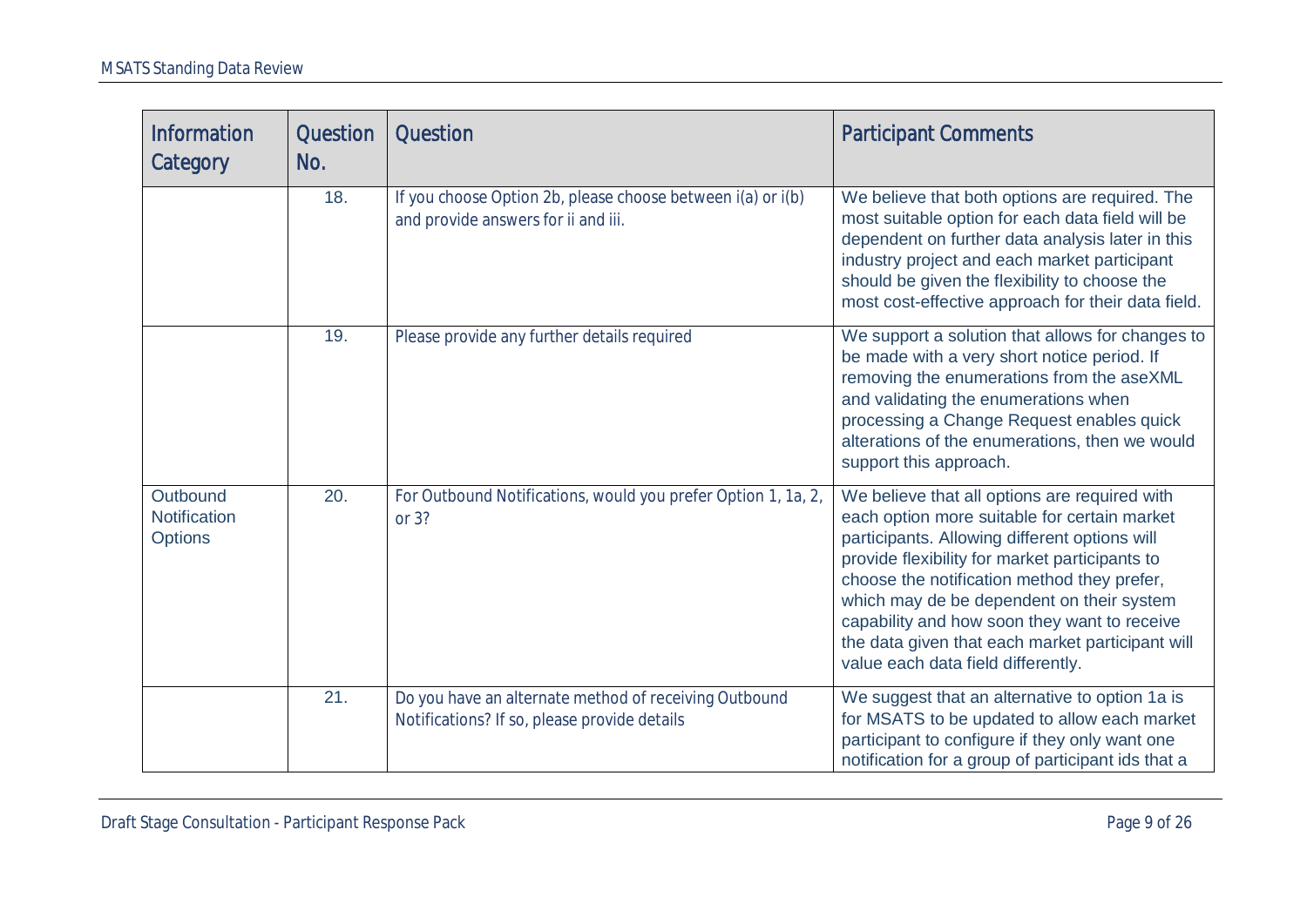| <b>Information</b><br>Category | <b>Question</b><br>No. | Question | <b>Participant Comments</b>                                                                                                                                                                                                                                                                                                                                                                                                                                                                                                                                 |
|--------------------------------|------------------------|----------|-------------------------------------------------------------------------------------------------------------------------------------------------------------------------------------------------------------------------------------------------------------------------------------------------------------------------------------------------------------------------------------------------------------------------------------------------------------------------------------------------------------------------------------------------------------|
|                                |                        |          | market participant owns. For example,<br>Networks are usually the LNSP, RP, MPB, MPC<br>and MDP for type 5, 6, 7 and in future<br>NCONUML NMIs and most Networks have a<br>common system to process the notifications for<br>these roles. Therefore only one notification is<br>required - subsequent notifications under the<br>other roles are redundant and therefore<br>provides no value. If this alternative option is to<br>be adopted then it should always be available,<br>as opposed to being only available for the<br>purpose of this project. |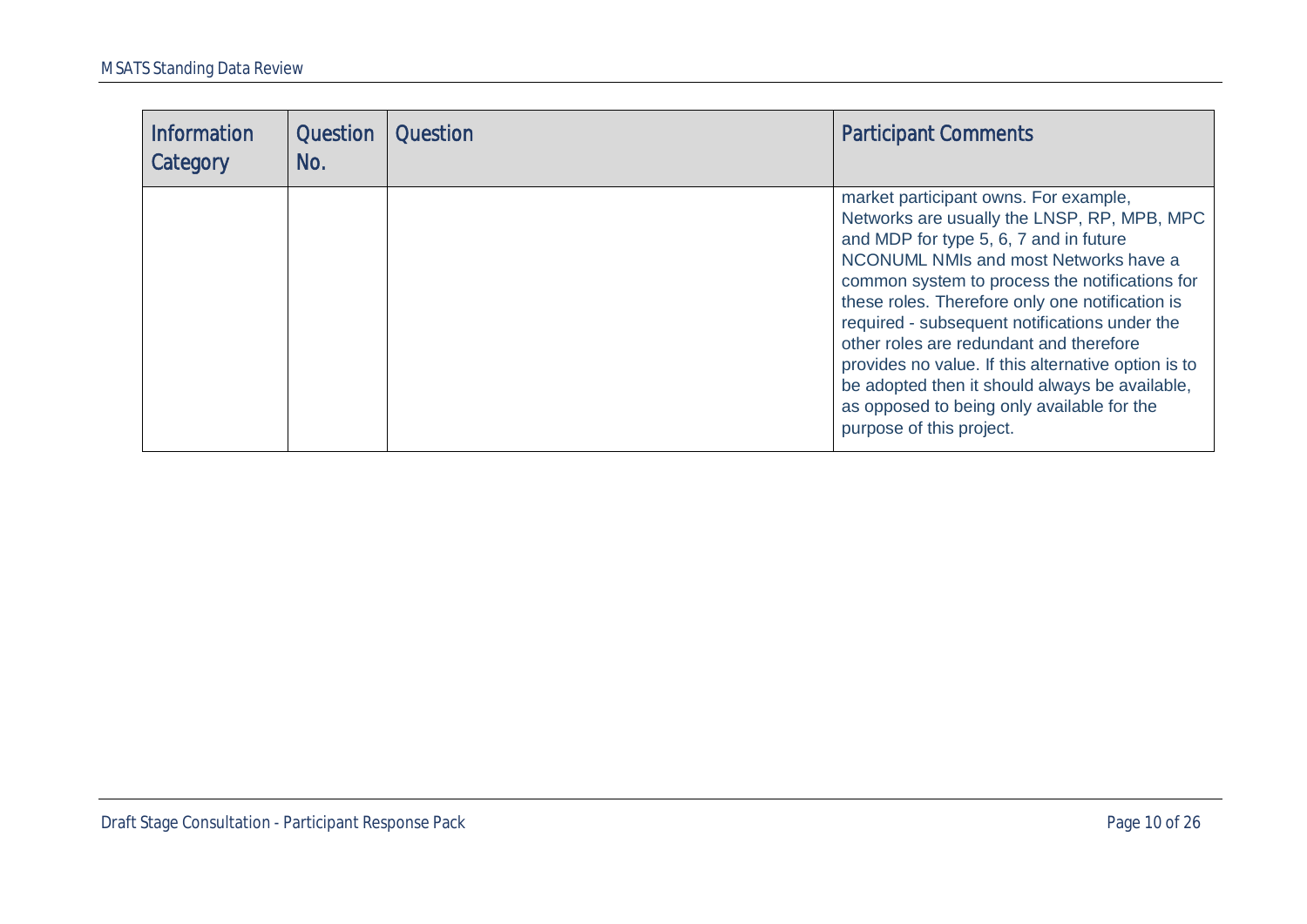#### 2.3 Other Matters

| <b>Information</b><br>Category       | <b>Question</b><br>No. | <b>Question</b>                                                                                                                                                                                        | <b>Participant Comments</b>                                                                                                                                                                                                                                                                                                                                                                                                                                                                                                |
|--------------------------------------|------------------------|--------------------------------------------------------------------------------------------------------------------------------------------------------------------------------------------------------|----------------------------------------------------------------------------------------------------------------------------------------------------------------------------------------------------------------------------------------------------------------------------------------------------------------------------------------------------------------------------------------------------------------------------------------------------------------------------------------------------------------------------|
| <b>Consumer Data</b><br><b>Right</b> | 22.                    | Do you agree with the proposed new fields?                                                                                                                                                             | No comments                                                                                                                                                                                                                                                                                                                                                                                                                                                                                                                |
|                                      | 23.                    | What types of scenarios - including specific examples - could<br>be envisaged which would raise complexities whose resolution<br>would be required in order to achieve the data sharing<br>objectives? | No comments                                                                                                                                                                                                                                                                                                                                                                                                                                                                                                                |
|                                      | 24.                    | What sorts of consequences - including potential unintended<br>consequences - may need to be considered in respect of these<br>fields?                                                                 | No comments                                                                                                                                                                                                                                                                                                                                                                                                                                                                                                                |
|                                      | 25.                    | Do you agree with the timeframe for updating the data in<br>these fields?                                                                                                                              | No comments                                                                                                                                                                                                                                                                                                                                                                                                                                                                                                                |
|                                      | 26.                    | Are there other suggestions to help meet the ACCC's<br>objective?                                                                                                                                      | No comments                                                                                                                                                                                                                                                                                                                                                                                                                                                                                                                |
|                                      | 27.                    | Given this change commenced on 1 December 2017, to what<br>extent are you seeing issues with the population of the NTC?                                                                                | We have experienced numerous issues where<br>the metering provider did not populate the<br>network tariff codes as per our policy - this<br>incudes applying network tariff codes that are<br>not applicable for the customer, changing the<br>network tariff code retrospectively, applying a<br>controlled load network tariff code for registers<br>that are not for a controlled load or for the<br>wrong controlled load regime, and applying a<br>mixture of different network tariff codes that are<br>not allowed. |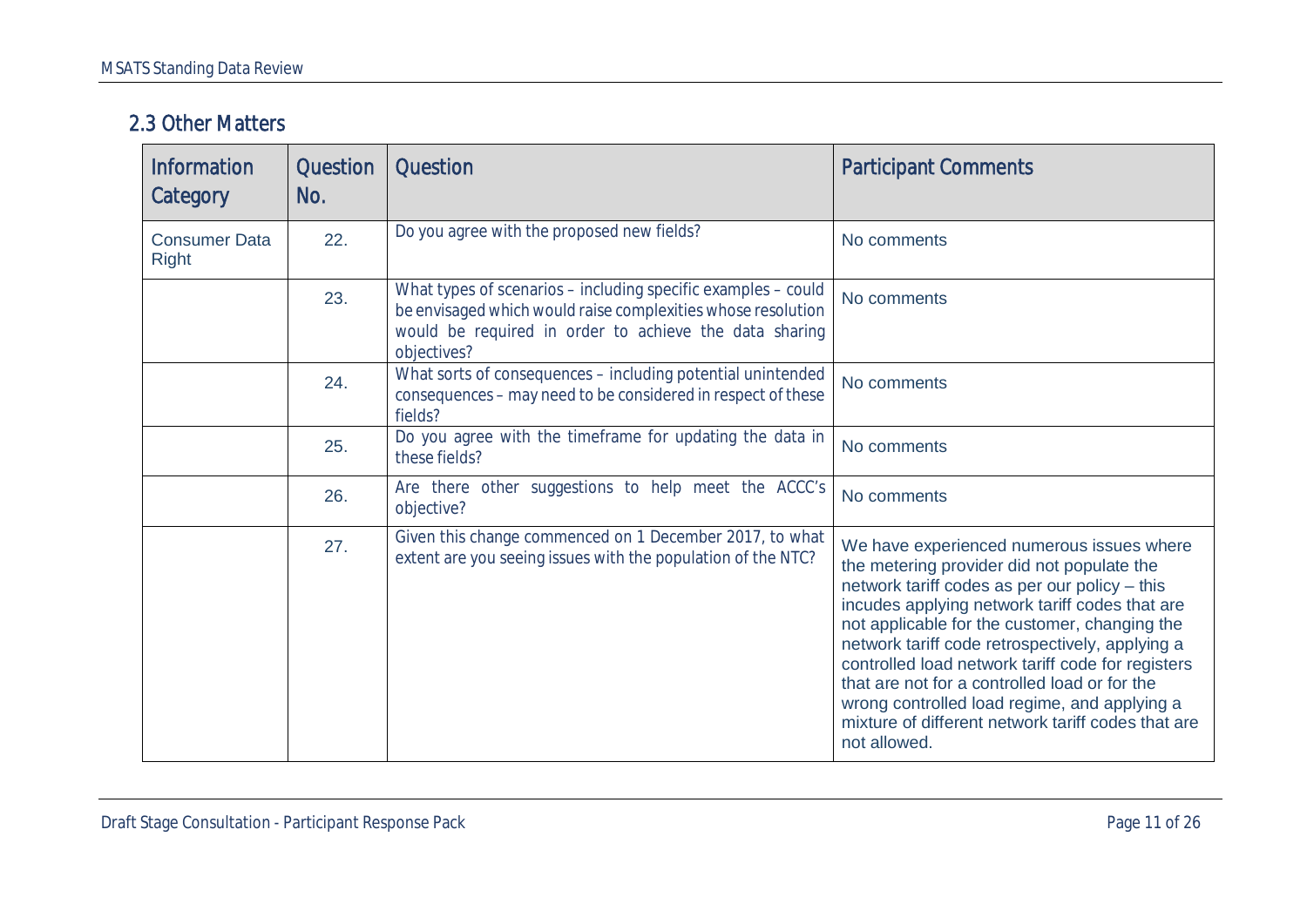| <b>Information</b><br>Category | <b>Question</b><br>No. | <b>Question</b>                                                                                                                                                                                                                                                                                                                                                                                                                                                                                      | <b>Participant Comments</b>                                                                                                                                                                                                                                                                                                                                                                                                                                                                                              |
|--------------------------------|------------------------|------------------------------------------------------------------------------------------------------------------------------------------------------------------------------------------------------------------------------------------------------------------------------------------------------------------------------------------------------------------------------------------------------------------------------------------------------------------------------------------------------|--------------------------------------------------------------------------------------------------------------------------------------------------------------------------------------------------------------------------------------------------------------------------------------------------------------------------------------------------------------------------------------------------------------------------------------------------------------------------------------------------------------------------|
|                                |                        |                                                                                                                                                                                                                                                                                                                                                                                                                                                                                                      | This caused manual work to determine the root<br>cause and rectify the issue, it also delayed the<br>billing of these NMIs which impacted on cash<br>flow and required us to consult with impacted<br>retailers to explain the problem and the required<br>resolution when matters got escalated. This<br>manual work has increased by 20% since 1<br>December 2017 and is expected to continue<br>increasing given that interval meters is only<br>installed at 20% of sites within Endeavour<br>Energy's network area. |
|                                | 28.                    | If AEMO was to review the obligations on NTC, out of the<br>options proposed, which do you see being the most effective<br>to address the current issues experienced. Please provide<br>reasons as to why you think the options you've chosen would<br>address the issue.<br>a) Compliance options for MPB performance for<br>incorrectly populating NTC<br>b) Retailer obligations to inform the MC and MPB of the<br>appropriate NTC<br>c) Network obligations to correct an incorrectly populated | Option 1 continues with the data structure<br>where network billing information is combined<br>with metering information in one record. This<br>option provides a small improvement over the<br>current approach by assigning the network tariff<br>code responsibility solely to the Network.<br>However, only the metering provider can create<br>and change the metering record and therefore<br>still creates a dependency and maintenance<br>obligation on the Network when the metering<br>record is updated.      |
|                                |                        | NTC within three business days; and or<br>d) If networks are provided the obligation to populate NTC<br>then they will have only three business days to correctly                                                                                                                                                                                                                                                                                                                                    | On the other hand, option 2 changes the data<br>structure so that network billing information is<br>no longer combined with metering information                                                                                                                                                                                                                                                                                                                                                                         |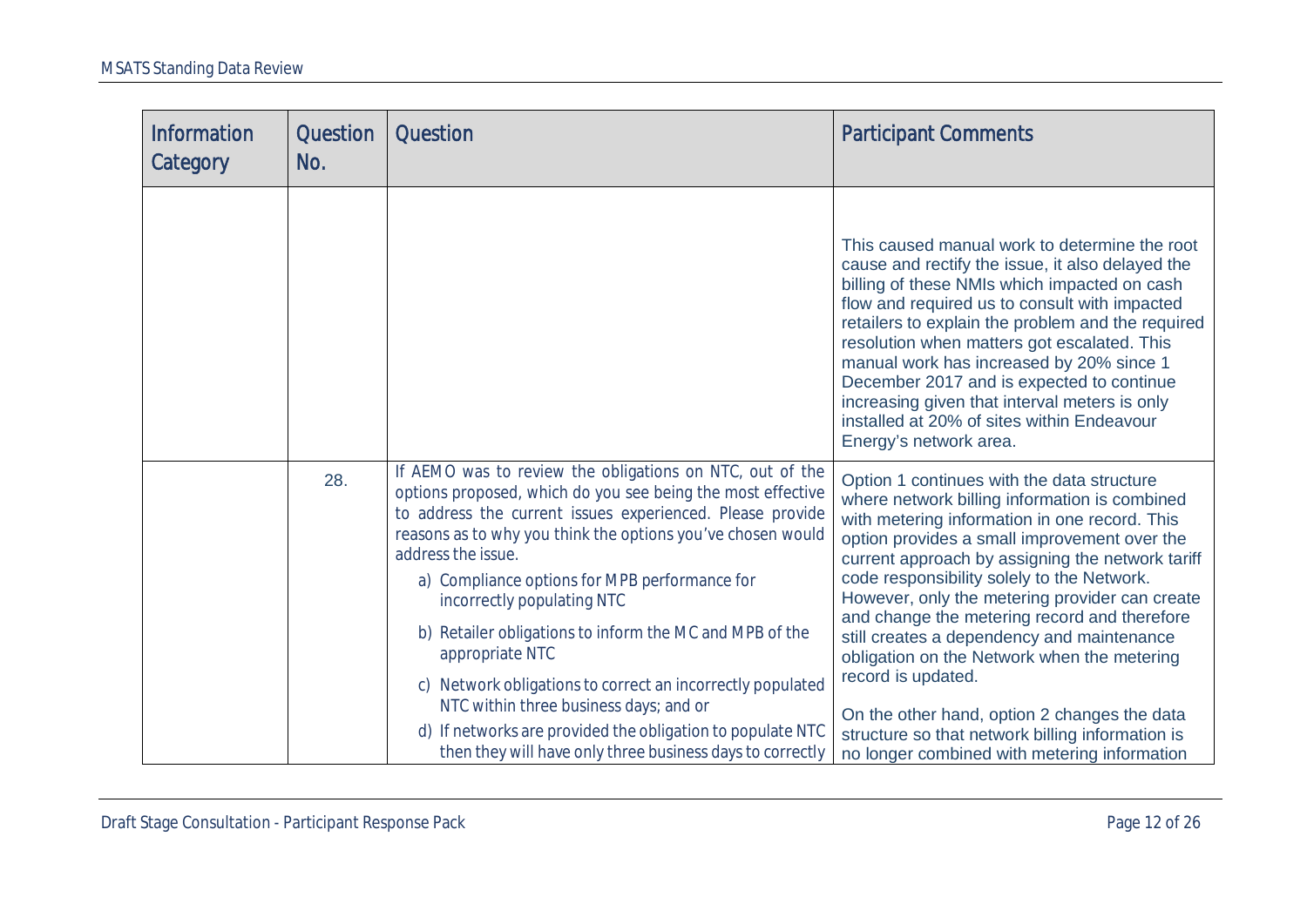| <b>Information</b><br>Category | <b>Question</b><br>No. | <b>Question</b>                                                                                                                                                                            | <b>Participant Comments</b>                                                                                                                                                                                                                                                                                                                            |
|--------------------------------|------------------------|--------------------------------------------------------------------------------------------------------------------------------------------------------------------------------------------|--------------------------------------------------------------------------------------------------------------------------------------------------------------------------------------------------------------------------------------------------------------------------------------------------------------------------------------------------------|
|                                |                        | populate this after the metering installation details are<br>provided by the MPB, this will ensure there are not<br>additional delays to the commissioning of the meter in<br><b>MSATS</b> | and can be linked if required (for example, if the<br>premises only has one network tariff assigned<br>to it then linkage is not required because the<br>network tariff would apply to the metering data<br>for all the meter registers).                                                                                                              |
|                                |                        |                                                                                                                                                                                            | With the current and future market only allowing<br>metering providers to install interval meters,<br>having MSATS structured to separate network<br>billing information from metering information will<br>support market structures and roles whereby<br>network services and metering services are<br>now provided by two separate organisations.    |
|                                |                        |                                                                                                                                                                                            | We believe that option 2 is the most effective<br>option, noting the explanation we have provided<br>below on how this option can be used for<br>multiple tariffs. This option would address all the<br>issues AEMO is enquiring about because there<br>would be no dependency on the metering<br>provider in order to populate the network tariff.    |
|                                | 29.                    | Do you have any comments on the options provided by<br><b>Endeavour Energy?</b>                                                                                                            | We believe that option 2 could support separate<br>network tariffs for each meter register if multiple<br>records for the 'Network Service' and 'Network<br>Tariff Code' is allowed (from a data structure<br>point of view this can be achieved if these fields<br>are designed in a similar manner as the NMI<br>Participant Relations information). |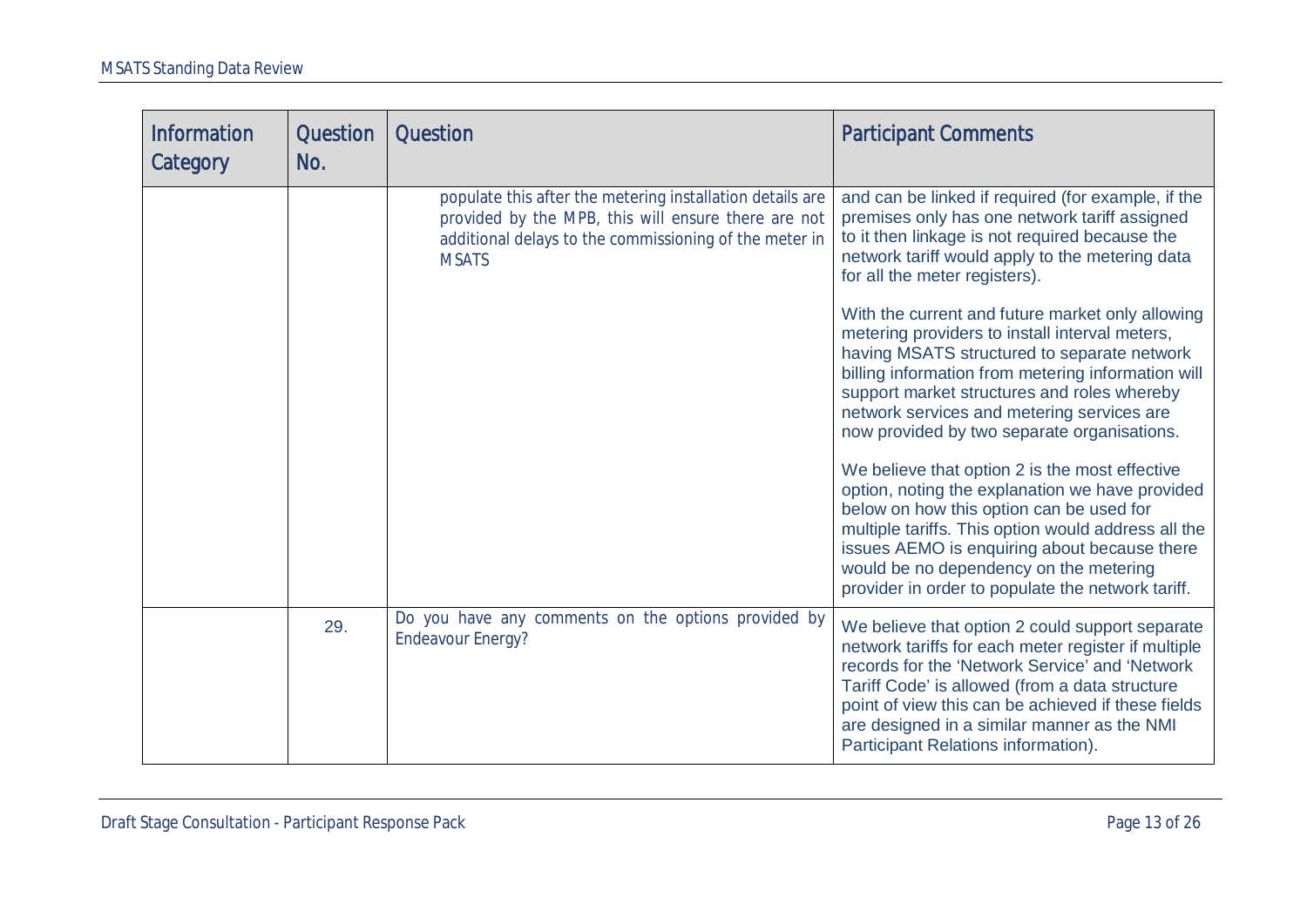| <b>Information</b><br>Category | Question<br>No. | <b>Question</b> | <b>Participant Comments</b>                                                                                                                                                                                                |                                                   |                                |                                                                                                               |
|--------------------------------|-----------------|-----------------|----------------------------------------------------------------------------------------------------------------------------------------------------------------------------------------------------------------------------|---------------------------------------------------|--------------------------------|---------------------------------------------------------------------------------------------------------------|
|                                |                 |                 | and off peak services then the Network can<br>setup MSATS as follow:                                                                                                                                                       |                                                   |                                | For example, if a premises had general supply                                                                 |
|                                |                 |                 | NMI<br>4319876543<br>4319876543                                                                                                                                                                                            | Network<br>Service<br><b>ALLDAY</b><br>CONTROLLED | Tariff<br>Code                 | <b>Network</b><br>NTC02<br>NTC06                                                                              |
|                                |                 |                 | While the metering provider can setup the<br>meter as they normally do as follow:                                                                                                                                          |                                                   |                                |                                                                                                               |
|                                |                 |                 | <b>NMI</b><br>4319876543                                                                                                                                                                                                   | Meter<br>Meter123                                 | Regis<br>ter<br>E <sub>1</sub> | Time of Day<br>ALLDAY                                                                                         |
|                                |                 |                 | 4319876543<br>'Network Service' and 'Time of Day' fields. In<br>the above example we can see that metering<br>data for E1 would have the network tariff code<br>would have the network tariff code NTC06<br>applied to it. | Meter456                                          | E4                             | CONTROLLED<br>The network tariff can then be mapped via the<br>NTC02 applied to it while metering data for E4 |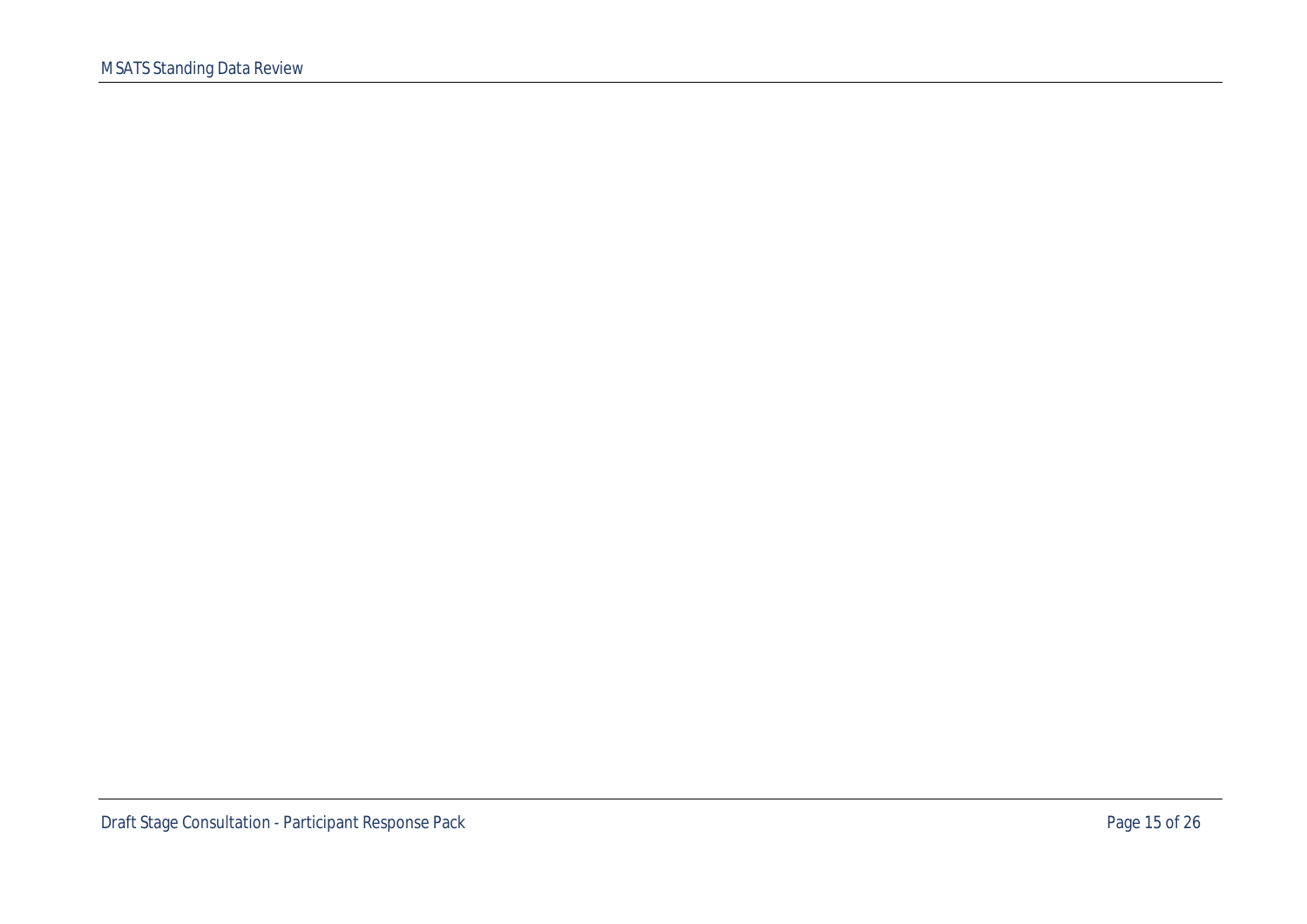# **3. Proposed Changes in MSATS Procedures - WIGS**

<span id="page-15-0"></span>

| <b>Section No/Field Name</b> | <b>Participant Comments</b>                                                                                                                                                                                                                                                                                            |
|------------------------------|------------------------------------------------------------------------------------------------------------------------------------------------------------------------------------------------------------------------------------------------------------------------------------------------------------------------|
| 4.1.4.c                      | The information required for the Connection Configuration field would be unknown at the<br>time when a NMI is created therefore this field cannot be 'mandatory'.                                                                                                                                                      |
| 4.2.4.c                      |                                                                                                                                                                                                                                                                                                                        |
| 4.3.4.c                      | Therefore, we suggest that Connection Configuration be removed from the table in<br>clause 4.1.4.c, 4.2.4.c, 4.3.4.c, 7.1.4.c, 7.1.5.b, 7.2.3.d and 7.3.4.d                                                                                                                                                            |
| 7.1.4.c                      | Also, all the information required for the Connection Configuration field is not known to                                                                                                                                                                                                                              |
| 7.1.5.b                      | the Network – for example, when a new a new metering installation is installed at an<br>existing connection point for a granny flat and when a new metering installation is                                                                                                                                            |
| 7.2.3.d                      | installed at an existing connection point for commercial premises that has refurbished/re-<br>configured the premises. However, the Connection Configuration information would                                                                                                                                         |
| 7.3.4.d                      | always be known to the MP because they are responsible for the metering installation.<br>We believe that the obligation for populating this information should be with the party that<br>has the information, therefore we suggest a new CR Code be created to allow a MP to<br>maintain the Connection Configuration. |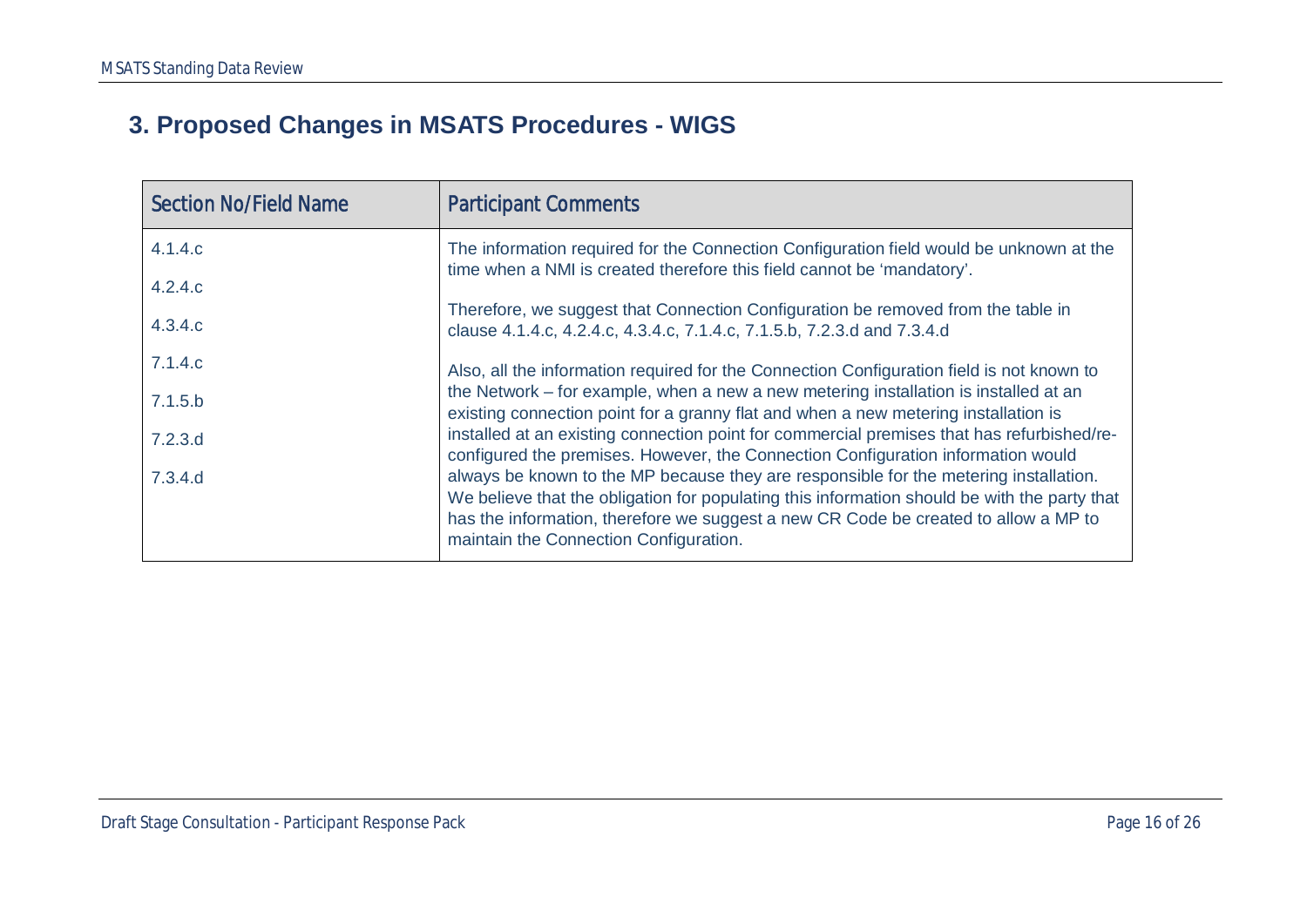# **4. Proposed Changes in MSATS Procedures - CATS**

<span id="page-16-0"></span>

| <b>Section No/Field Name</b> | <b>Participant Comments</b>                                                                                                                                                                                                                                                                                            |
|------------------------------|------------------------------------------------------------------------------------------------------------------------------------------------------------------------------------------------------------------------------------------------------------------------------------------------------------------------|
| 2.9                          | For completeness, this section should be updated to reflect AEMO's obligations to<br>populate the Meter Malfunction Exemption Number, Meter Malfunction Exemption Expiry<br>Date and the GNAF PID fields.                                                                                                              |
| 9.1.4.c<br>9.2.4.c           | The information required for the Connection Configuration field would be unknown at the<br>time when a NMI is created therefore this field cannot be 'mandatory'.                                                                                                                                                      |
| 9.3.4.c                      | We suggest that Connection Configuration be removed from the table in clause 9.1.4.c,<br>9.2.4.c, 9.3.4.c, 9.4.4.c, 12.2.4.c, 12.2.5.b and 12.5.4.d                                                                                                                                                                    |
| 9.4.4.c                      | Also, all the information required for the Connection Configuration field is not known to                                                                                                                                                                                                                              |
| 12.2.4.c                     | the Network – for example, when a new a new metering installation is installed at an<br>existing connection point for a granny flat and when a new metering installation is                                                                                                                                            |
| 12.2.5.b                     | installed at an existing connection point for commercial premises that has refurbished/re-<br>configured the premises. However, the Connection Configuration information would                                                                                                                                         |
| 12.5.4.d                     | always be known to the MP because they are responsible for the metering installation.<br>We believe that the obligation for populating this information should be with the party that<br>has the information, therefore we suggest a new CR Code be created to allow a MP to<br>maintain the Connection Configuration. |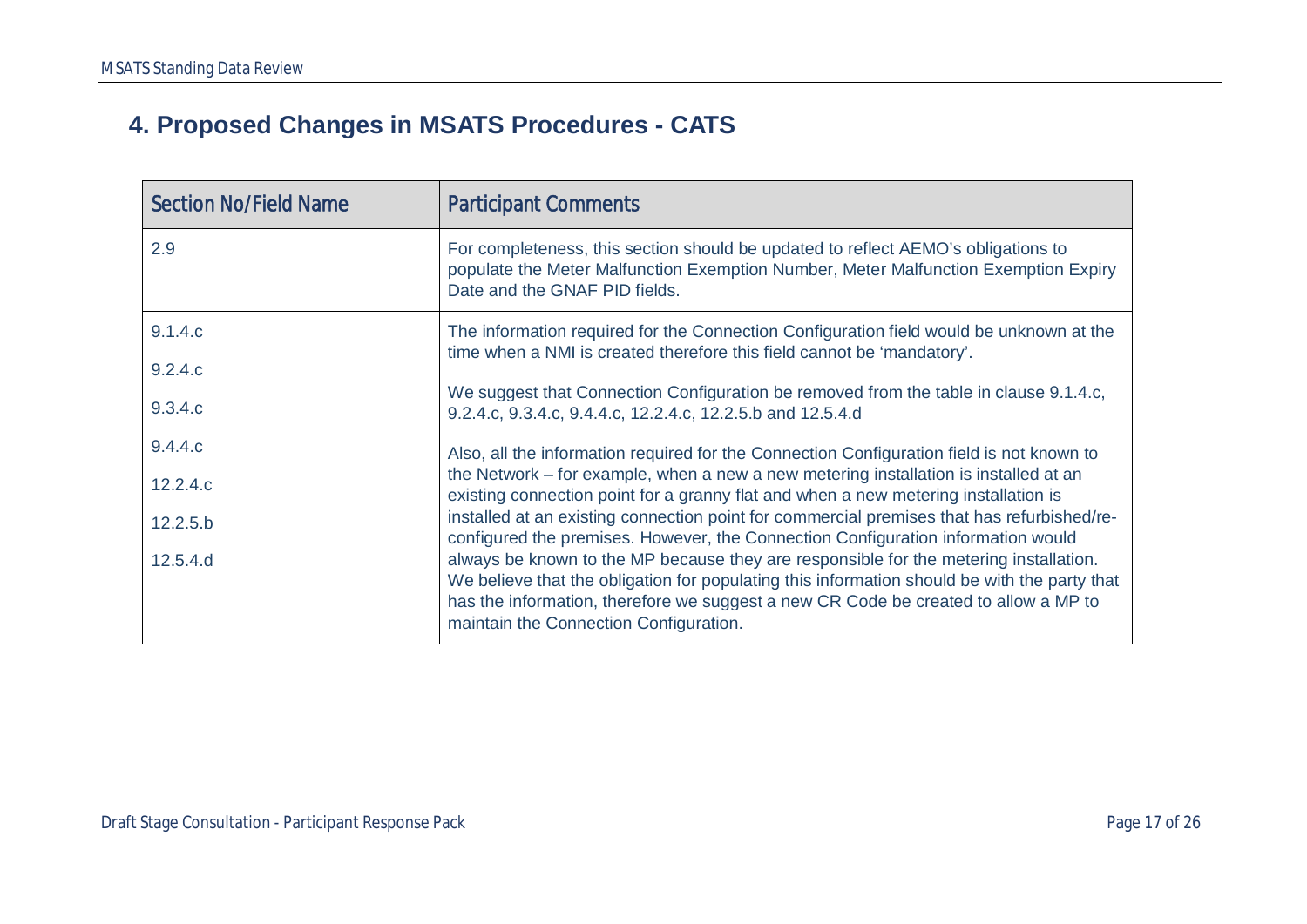# **5. Proposed Changes in Standing Data for MSATS Guideline**

<span id="page-17-0"></span>

| <b>Section No/Field Name</b>                                       | <b>Participant Comments</b>                                                                                                                                                                                                                                                                                                                                                                      |  |  |  |  |
|--------------------------------------------------------------------|--------------------------------------------------------------------------------------------------------------------------------------------------------------------------------------------------------------------------------------------------------------------------------------------------------------------------------------------------------------------------------------------------|--|--|--|--|
| Name of document                                                   | For clarity, the name of the document shown on the first page should have the word<br>'guideline'.                                                                                                                                                                                                                                                                                               |  |  |  |  |
|                                                                    | We suggest the document name be labelled as 'STANDING DATA FOR MSATS<br><b>GUIDELINE'</b>                                                                                                                                                                                                                                                                                                        |  |  |  |  |
| Table 3, GPSCoordinatesLat and<br><b>GPSCoordinatesLong fields</b> | The description for the GPSCoordinatesLat and GPSCoordinatesLong fields do not<br>reflect AEMO's decision in the draft determination which states the following:                                                                                                                                                                                                                                 |  |  |  |  |
|                                                                    | <b>AEMO's conclusion</b><br>4.6.3                                                                                                                                                                                                                                                                                                                                                                |  |  |  |  |
|                                                                    | AEMO propose to add the new GPS Coordinates field as follows:                                                                                                                                                                                                                                                                                                                                    |  |  |  |  |
|                                                                    | "Required" for Rural sites for a period of 12 months after which the field becomes "Mandatory";                                                                                                                                                                                                                                                                                                  |  |  |  |  |
|                                                                    | "Required" for manually read meters for a period of 12 months after which the field becomes<br>$\bullet$<br>"Mandatory";                                                                                                                                                                                                                                                                         |  |  |  |  |
|                                                                    | "Mandatory" for all new connections; and                                                                                                                                                                                                                                                                                                                                                         |  |  |  |  |
|                                                                    | "Mandatory" for all meter exchanges and meter churns.                                                                                                                                                                                                                                                                                                                                            |  |  |  |  |
|                                                                    | We suggest that the description be updated as per the draft determination, noting that our<br>response to question 5 suggest that given GPS coordinates is mandatory for all manually<br>read meters, for all new connections and for all meter exchanges, then there is no need<br>to define rural sites and instead for simplicity, GPS coordinates should be made<br>mandatory for all sites. |  |  |  |  |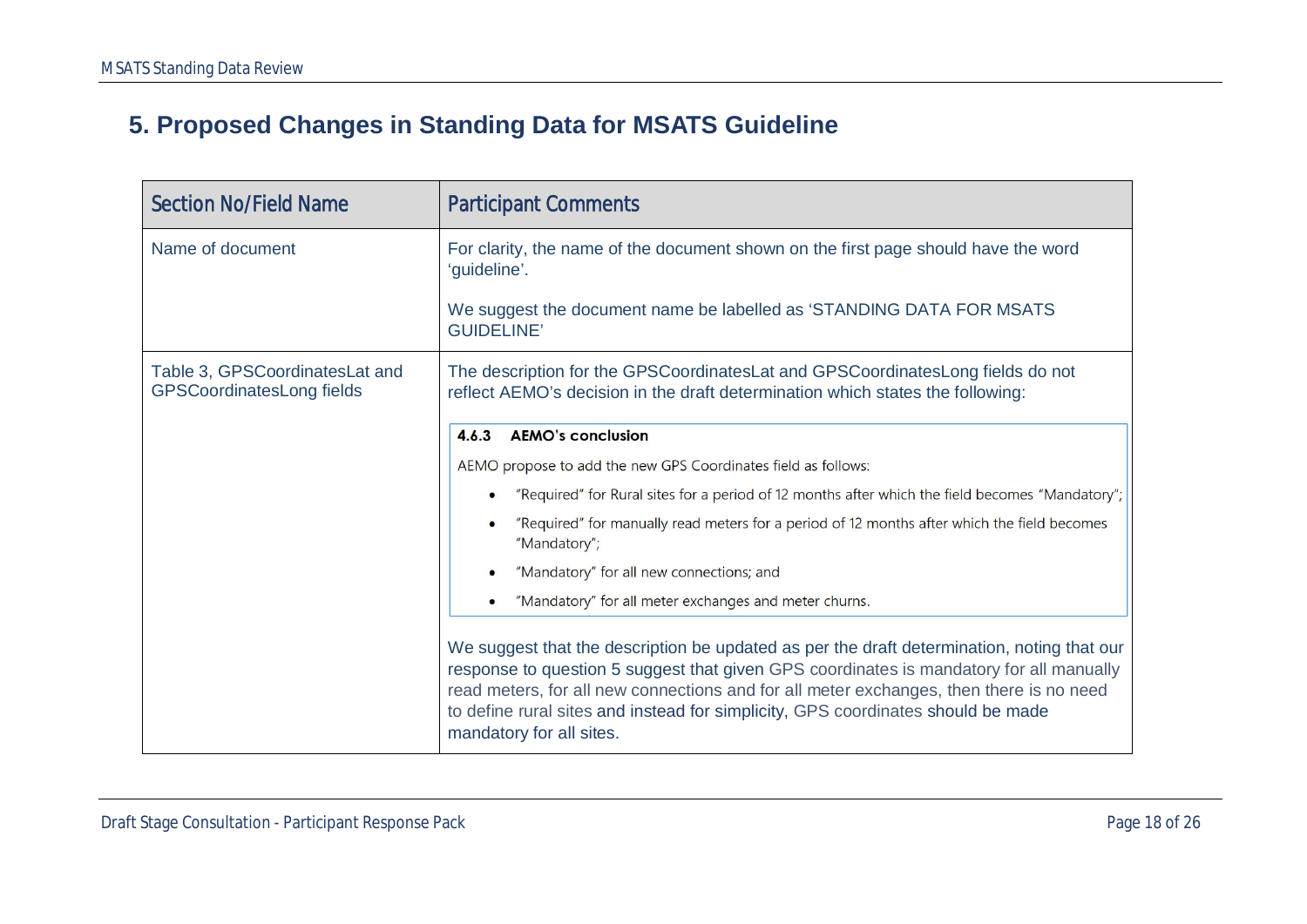| <b>Section No/Field Name</b>               |                                                                                                                                                                                                                                                                                                                                                                                                                                                                                                                                                 | <b>Participant Comments</b>                                                                                                                                                                                                                                                                                                                                                                                                                                         |                                                                                                                        |                                           |  |  |
|--------------------------------------------|-------------------------------------------------------------------------------------------------------------------------------------------------------------------------------------------------------------------------------------------------------------------------------------------------------------------------------------------------------------------------------------------------------------------------------------------------------------------------------------------------------------------------------------------------|---------------------------------------------------------------------------------------------------------------------------------------------------------------------------------------------------------------------------------------------------------------------------------------------------------------------------------------------------------------------------------------------------------------------------------------------------------------------|------------------------------------------------------------------------------------------------------------------------|-------------------------------------------|--|--|
| Table 3, ReadTypeCode field                |                                                                                                                                                                                                                                                                                                                                                                                                                                                                                                                                                 | The information in this field should be known for each meter. Therefore, we suggest this<br>field be made mandatory. If this suggestion is accepted then the CATS and WIGS<br>Procedure should also be updated.                                                                                                                                                                                                                                                     |                                                                                                                        |                                           |  |  |
| Table 3, Use field                         |                                                                                                                                                                                                                                                                                                                                                                                                                                                                                                                                                 | The information in this field should be known for each meter. Therefore, we suggest this<br>field be made mandatory. If this suggestion is accepted then the CATS and WIGS<br>Procedure should also be updated.                                                                                                                                                                                                                                                     |                                                                                                                        |                                           |  |  |
| Table 3, NextScheduledReadDate<br>field    | NextScheduledReadDate                                                                                                                                                                                                                                                                                                                                                                                                                                                                                                                           | Currently the NSRD is expected for a manually read meter and it is not expected for a<br>type 7 NMI. The draft determination proposes that a NSRD for a type 7 is mandatory.<br>There is little value in having a NSRD for a type 7 NMI given that the metering data is<br>calculated monthly, therefore we suggest that a NSRD is not required for a type 7 NMI.<br>Indicates the Scheduled Next Read Date for the meter if a manual Meter Reading is<br>required. | MANDATORY for manually<br>read meters and Type 7<br>metering installations and<br>NOT USED for remotely<br>read meters | MPB initially,<br>then MDP for<br>updates |  |  |
| Table 6, SharedIsolationPointFlag<br>field | The purpose of the Shared Isolation Point Flag is to help reduce wasted site visit for a<br>meter change when it is known that a premises has a shared isolation point. To reduce<br>maintenance costs this field should not be required for NMIs where there is no meter or<br>would require a site visit anyways due to the complexity of the metering installation.<br>We suggest the 'Standing Data Required' column be updated to:<br>Not required for type 7, NCONUML, BULK, XBOUNDRY and INTERCON NMIs.<br>Mandatory for all other NMIs. |                                                                                                                                                                                                                                                                                                                                                                                                                                                                     |                                                                                                                        |                                           |  |  |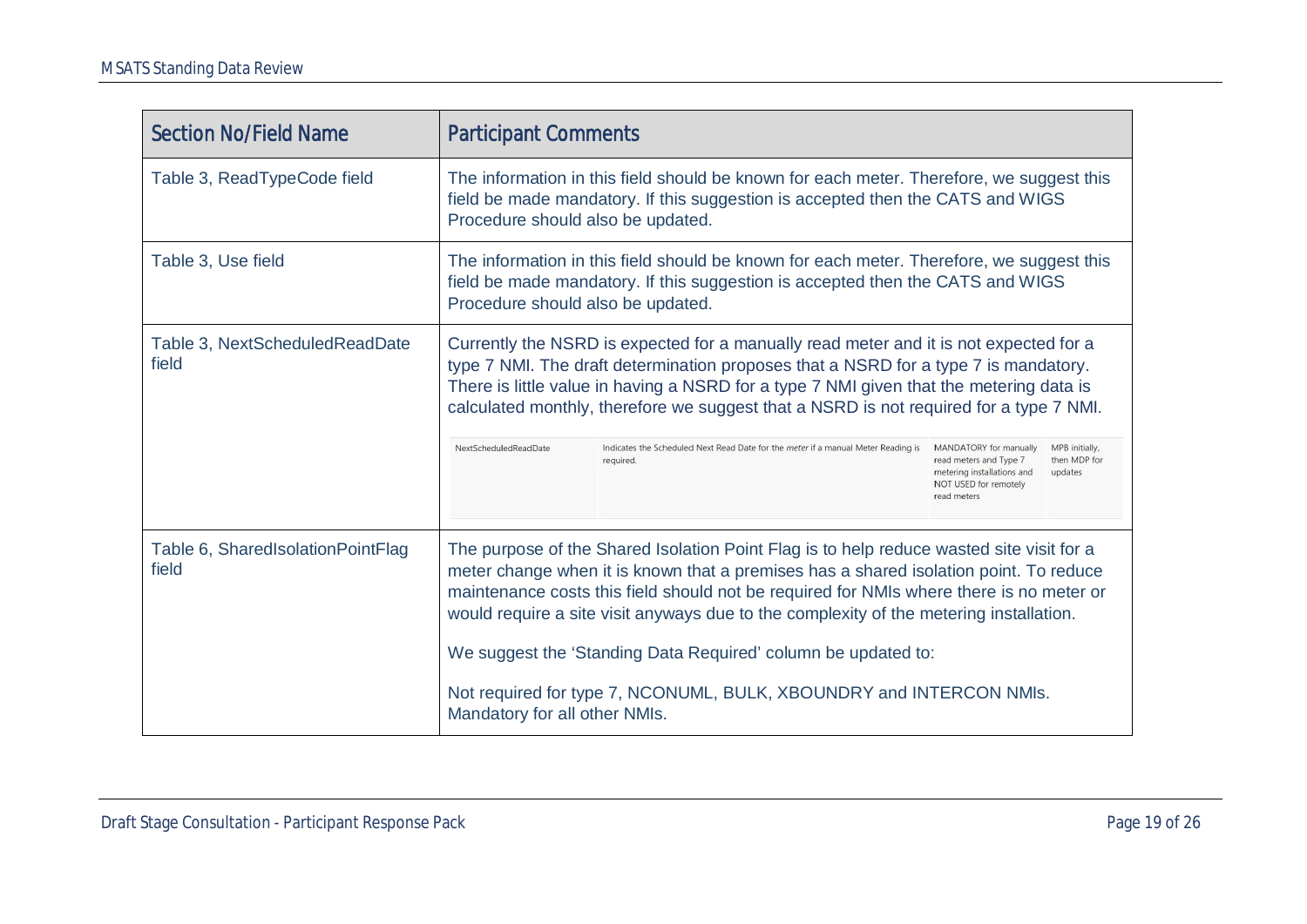| <b>Section No/Field Name</b>              | <b>Participant Comments</b>                                                                                                                                                                                                                                                                                                                                                                                                                                                                                                                       |  |  |  |
|-------------------------------------------|---------------------------------------------------------------------------------------------------------------------------------------------------------------------------------------------------------------------------------------------------------------------------------------------------------------------------------------------------------------------------------------------------------------------------------------------------------------------------------------------------------------------------------------------------|--|--|--|
|                                           | This should also be reflected in the CATS and WIGS Procedure.                                                                                                                                                                                                                                                                                                                                                                                                                                                                                     |  |  |  |
| Table 6, ConnectionConfiguration<br>field | The purpose of the Connection Configuration is to help provide key information to assist<br>with meter changes. To reduce maintenance costs this field should not be required for<br>NMIs where there is no meter. In addition, the information required for the Connection<br>Configuration field would be unknown at the time when a NMI is created therefore this<br>field cannot be 'mandatory', instead it should be 'required'.                                                                                                             |  |  |  |
|                                           | We suggest the 'Standing Data Required' column be updated to:                                                                                                                                                                                                                                                                                                                                                                                                                                                                                     |  |  |  |
|                                           | Not required for type 7 and NCONUML NMIs. Required for all other NMIs                                                                                                                                                                                                                                                                                                                                                                                                                                                                             |  |  |  |
|                                           | Also, all the information required for the Connection Configuration field is not known to<br>the LNSP – for example, when a new a new metering installation is installed at an<br>existing connection point for a granny flat and when a new metering installation is<br>installed at an existing connection point for commercial premises that has refurbished/re-<br>configured the premises. However, the Connection Configuration information would<br>always be known to the MPB because they are responsible for the metering installation. |  |  |  |
|                                           | Therefore we suggest that the 'Party to Provide' column be updated to the MPB.                                                                                                                                                                                                                                                                                                                                                                                                                                                                    |  |  |  |
|                                           | This should also be reflected in the CATS and WIGS Procedure.                                                                                                                                                                                                                                                                                                                                                                                                                                                                                     |  |  |  |
| Table 8, ControlledLoad field             | We agree with the suggested enumerated values for this field. However we believe that<br>the description of this field should be changed to represent the meter's configuration for<br>load control.                                                                                                                                                                                                                                                                                                                                              |  |  |  |
|                                           | For context, controlled load can be managed via a network device or a meter. If a load is<br>controlled by a network device, then it is unreasonable to expect the MP to know the                                                                                                                                                                                                                                                                                                                                                                 |  |  |  |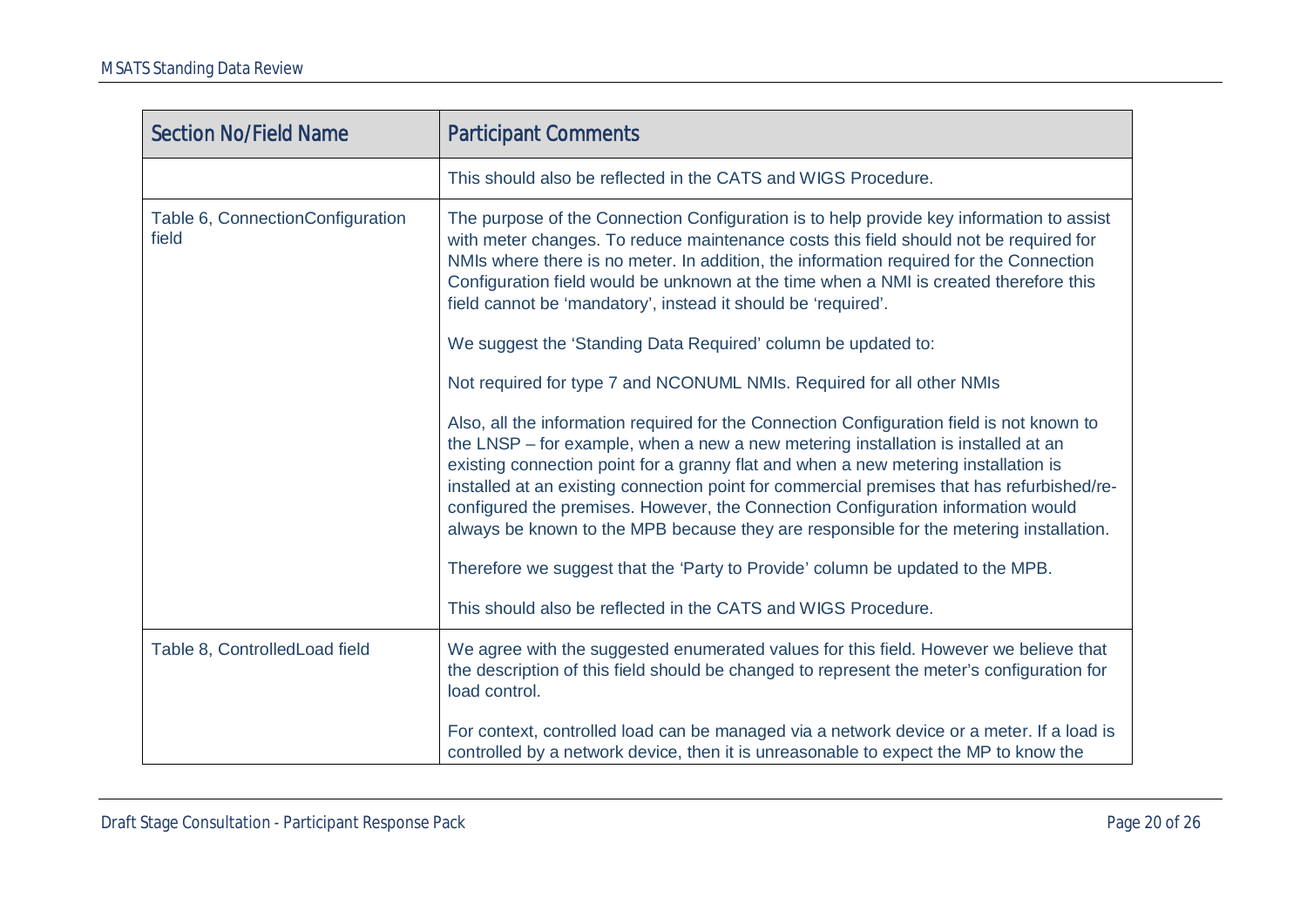| <b>Section No/Field Name</b> | <b>Participant Comments</b>                                                                                                                                                                                                                                                                                                                                                                                                                                                                                                                                                                                                                                                                                                                                                                                                                                                                                                             |
|------------------------------|-----------------------------------------------------------------------------------------------------------------------------------------------------------------------------------------------------------------------------------------------------------------------------------------------------------------------------------------------------------------------------------------------------------------------------------------------------------------------------------------------------------------------------------------------------------------------------------------------------------------------------------------------------------------------------------------------------------------------------------------------------------------------------------------------------------------------------------------------------------------------------------------------------------------------------------------|
|                              | control load setting of the network device – in this scenario the MP should set the<br>Controlled Load field to 'No' and the Timeof Day field to 'Controlled', and the Network will<br>communicate the network device setting via the network tariff code. If a load is controlled<br>by a meter then only the MP can configure the control load settings within the meter $-$ in<br>this scenario the MP should set the Controlled Load field to a value that corresponds to<br>the applicable controlled load setting, eg CL1, CL2 or CL3 and the TimeofDay field to<br>'Controlled', and the Network can validate the network tariff code that the MP populated<br>(assuming the MP is still responsible for the NTC) or allow the Network to determine and<br>populate the network tariff code (assuming the Network becomes responsible for the<br>NTC).<br>Therefore we suggest that the description of this field be changed to: |
|                              | Indicates whether this register is configured to manage a load under the distributor's<br>approved Controlled Load regime. The ControlledLoad field must be "No" if the register<br>does not manage a Controlled Load. If the register manages a Controlled Load then this<br>field must be populated with a Controlled Load Code, as defined in section 11, that<br>corresponds to the distributor's Controlled Load regime the register is configured to.                                                                                                                                                                                                                                                                                                                                                                                                                                                                             |
| Table 8, Suffix field        | The description states that "The Suffix value must be unique for each meter". it is not<br>sufficient for the suffix value to be unique for each meter, it must be unique for each NMI.<br>For example, if a NMI has two meters, say meter A and meter B, then meter A cannot<br>have the same suffix as meter B, otherwise at the NMI level there will be two active<br>suffixes with the same value.                                                                                                                                                                                                                                                                                                                                                                                                                                                                                                                                  |
|                              | Therefore we suggest updating the description to "The Suffix value must be unique for<br>each meter the NMI"                                                                                                                                                                                                                                                                                                                                                                                                                                                                                                                                                                                                                                                                                                                                                                                                                            |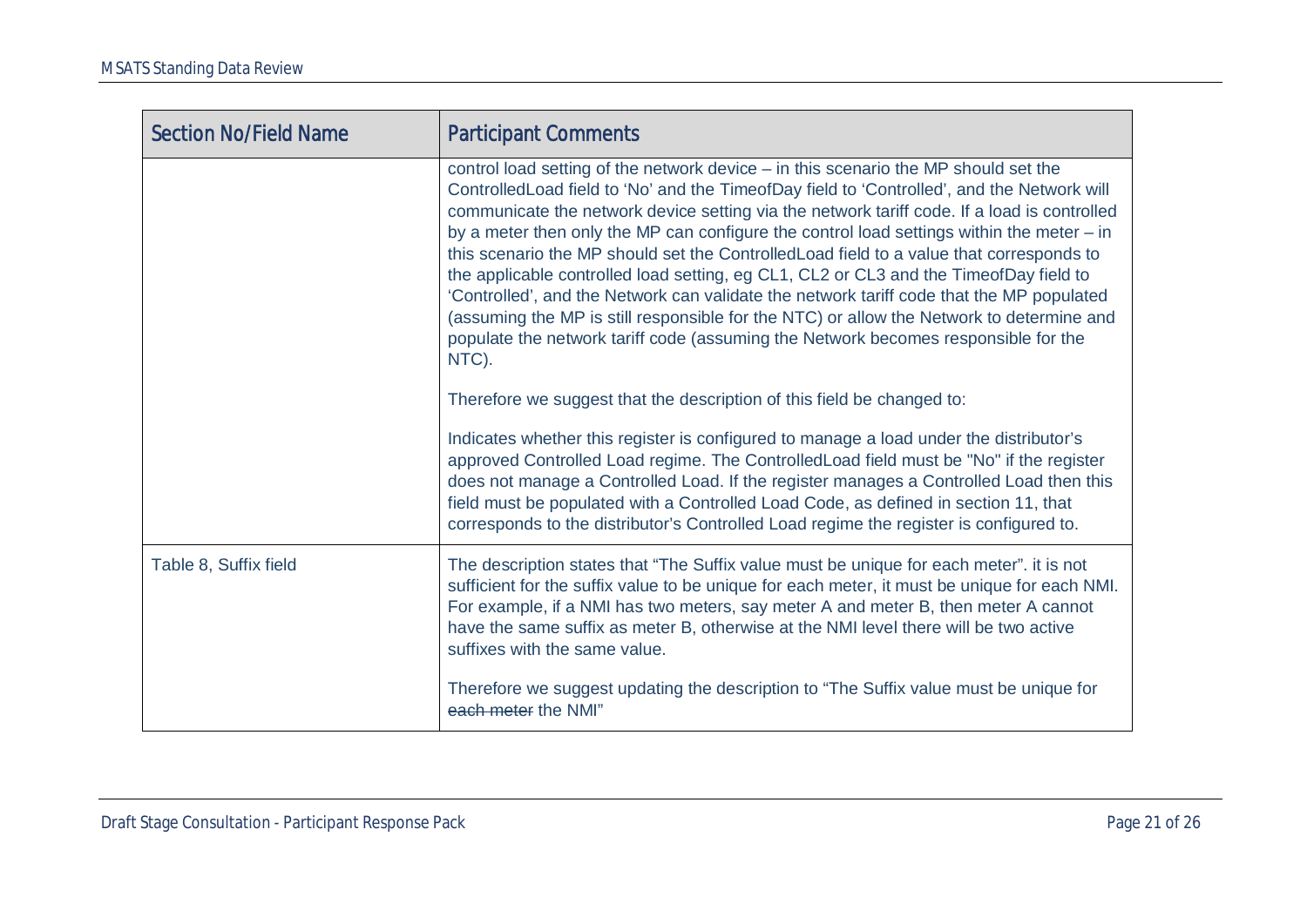| <b>Section No/Field Name</b>             | <b>Participant Comments</b>                                                                                                                                                                                                                                                                                                                                                      |                                                       |  |               |              |  |  |
|------------------------------------------|----------------------------------------------------------------------------------------------------------------------------------------------------------------------------------------------------------------------------------------------------------------------------------------------------------------------------------------------------------------------------------|-------------------------------------------------------|--|---------------|--------------|--|--|
| Table 16, Valid Time of Day Codes        | It looks like ALLDAY and INTERVAL are similar except that INTERVAL is clearly for an<br>interval meter only. For simplicity we suggest that INTERVAL be removed and ALLDAY<br>be kept because ALLDAY can be used for all meter types, including unmetered loads.                                                                                                                 |                                                       |  |               |              |  |  |
| Table 17, Valid Controlled Load<br>Codes | In line with our feedback on the Controlled Load field, we suggest that the definition of the<br>'No' Code be changed to 'This register is not configured to manage a load under the<br>distributor's approved Controlled Load regime'.<br>In addition we suggest that the 'No' Code be changed to 'NO', that is all uppercase. This<br>is for consistency with the other codes. |                                                       |  |               |              |  |  |
| Table 49, CATS_Meter_Register            | ReadTypeCode<br>Meter Read Type<br>MV3<br><b>RTDA</b><br>ReadTypeCode                                                                                                                                                                                                                                                                                                            |                                                       |  |               |              |  |  |
|                                          | The ReadTypeCode for the basic meter example is missing the fourth character, we<br>suggest the value be MV3M                                                                                                                                                                                                                                                                    |                                                       |  |               |              |  |  |
| Table 49, CATS_Meter_Register            | CurrentTransformerTest                                                                                                                                                                                                                                                                                                                                                           | <b>Current Transformer Test</b>                       |  | <b>Tested</b> | VARCHAR2(20) |  |  |
|                                          | CurrentTransformerSampleFamilyl<br>D                                                                                                                                                                                                                                                                                                                                             | <b>Current Transformer Sample</b><br>Family ID        |  | 201000298     | VARCHAR2(20) |  |  |
|                                          | CurrentTransformerTestDate                                                                                                                                                                                                                                                                                                                                                       | <b>Current Transformer Test Date</b>                  |  | 01-01-2020    | dd-mm-yyyy   |  |  |
|                                          | VoltageTransformerTest                                                                                                                                                                                                                                                                                                                                                           | <b>Voltage Transformer Test</b>                       |  | Tested        | VARCHAR2(20) |  |  |
|                                          | VoltageTransformerSampleFamilyl                                                                                                                                                                                                                                                                                                                                                  | <b>Voltage Transformer Sample</b><br><b>Family ID</b> |  | 201000298     | VARCHAR2(20) |  |  |
|                                          | <b>VoltageTransformerTestDate</b>                                                                                                                                                                                                                                                                                                                                                | <b>Voltage Transformer Test Date</b>                  |  | 01-01-2020    | dd-mm-yyyy   |  |  |
|                                          | For consistency, the Data Element Name for the above field should reflect the name of<br>the element and not the format                                                                                                                                                                                                                                                          |                                                       |  |               |              |  |  |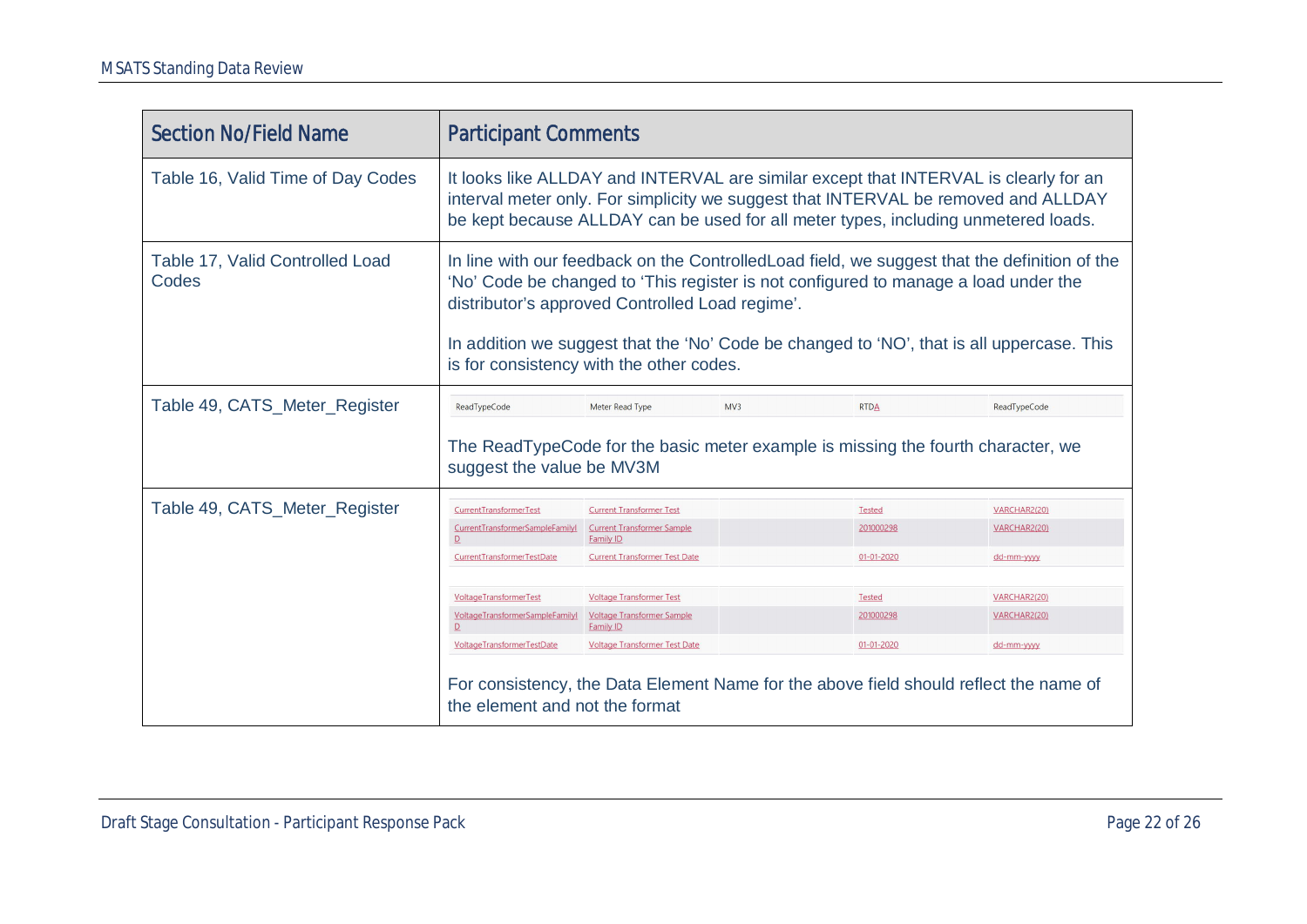| <b>Section No/Field Name</b> | <b>Participant Comments</b>                                                                                                                                                                                                                                                            |                            |                |                |  |  |
|------------------------------|----------------------------------------------------------------------------------------------------------------------------------------------------------------------------------------------------------------------------------------------------------------------------------------|----------------------------|----------------|----------------|--|--|
| Table 52, CATS_NMI_Data      | TransmissionNodeldentifier                                                                                                                                                                                                                                                             | <b>TNI Code</b>            | <b>NRGE</b>    | <b>SBER</b>    |  |  |
|                              | TransmissionNodeldentifier<br>$\overline{2}$                                                                                                                                                                                                                                           | TNI Code 2                 | <b>NRGE</b>    | <b>SBER</b>    |  |  |
|                              | To avoid confusion, the examples provided should be reflective of what can be expected<br>in reality. We suggest that the TNI2 field for the basic meter example should be left blank,<br>while the TNI2 field for the interval meter should have a different value from the TNI field |                            |                |                |  |  |
| Table 52, CATS_NMI_Data      | HouseNumber                                                                                                                                                                                                                                                                            | House Number               | 6              | 10             |  |  |
|                              | <b>HouseNumberSuffix</b>                                                                                                                                                                                                                                                               | <b>House Number Suffix</b> | $\overline{A}$ | B              |  |  |
|                              | HouseNumberTo                                                                                                                                                                                                                                                                          | <b>House Number To</b>     | $\overline{4}$ | $\overline{5}$ |  |  |
|                              | To avoid confusion, the examples provided should be reflective of what can be expected<br>in reality. We suggest that the HouseNumberTo field have a value that is higher than the<br><b>HouseNumber field</b>                                                                         |                            |                |                |  |  |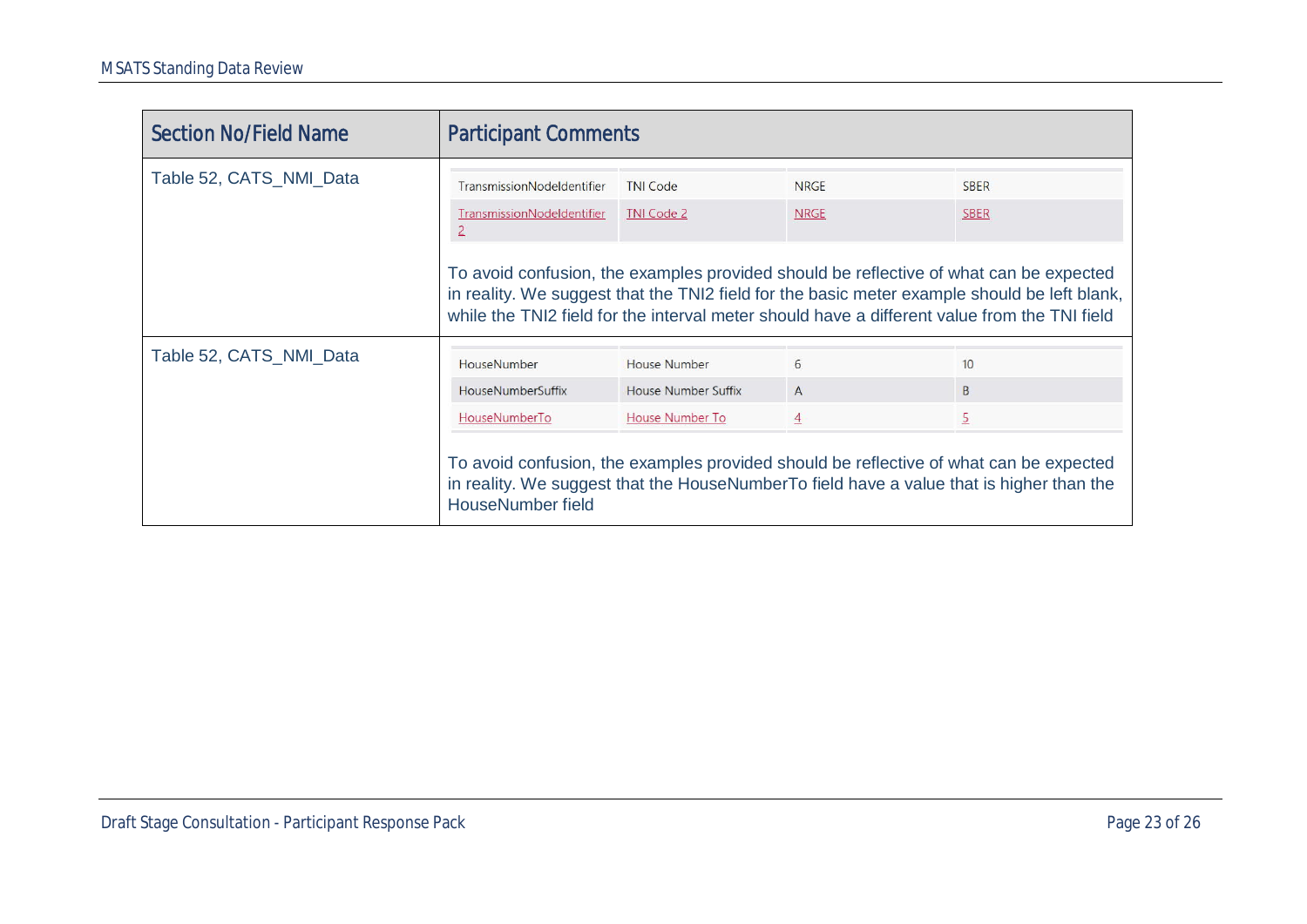### **6. Other Issues Related to Consultation Subject Matter**

<span id="page-23-0"></span>

| <b>Heading</b>                                   | <b>Participant Comments</b>                                                                                                                                                                                                                                                                                                                                                                                                                                                                                                                                                                                                                                                                                                                                                                                                                                                                                                                                                           |
|--------------------------------------------------|---------------------------------------------------------------------------------------------------------------------------------------------------------------------------------------------------------------------------------------------------------------------------------------------------------------------------------------------------------------------------------------------------------------------------------------------------------------------------------------------------------------------------------------------------------------------------------------------------------------------------------------------------------------------------------------------------------------------------------------------------------------------------------------------------------------------------------------------------------------------------------------------------------------------------------------------------------------------------------------|
| <b>Procedure vs Guideline</b>                    | We note that there are obligations defined in the guideline but not in the procedure. We understand<br>that guidelines are non-enforceable and are usually supporting documents to a procedure. We suggest<br>that AEMO move all the obligations from the guideline to the appropriate procedures to ensure that<br>they are enforceable and for consistency with AEMO's Retail Electricity Market Procedures framework.<br>For example, all the codes defined in section 11 of the Standing Data for MSATS Guideline would be<br>more appropriate in section 4 of the CATS Procedure where some of the MSATS standing data codes<br>definition are located. Another example is the definition of each characters in the ReadTypeCode field<br>should also be defined in section 4 of the CATS Procedure.                                                                                                                                                                             |
| Shared Isolation Point ID and NMI<br>Discovery 4 | The purpose of the Shared Isolation Point Flag is to help reduce wasted site visit for a meter change<br>when it is known that a premises has a shared isolation point. This information must allow participants<br>to discover the following:<br>Whether the isolation point for a metering installation is a shared fuse<br>a)<br>Who is the FRMP for all the impacted metering installation under a shared fuse<br>b)<br>If the retailer is the FRMP for all impacted metering installations then the retailer can<br>İ.<br>arrange for the temporary isolation themselves<br>If the retailer is not the FRMP for all impacted metering installations then the retailer<br>ii.<br>can arrange the temporary isolation with the other retailers<br>We believe that having a Shared Isolation Point Flag field with allowable values of Yes, No and<br>Unknown would only meet requirements (a) above. To meet requirements (b) above, we believe that<br>the following is required: |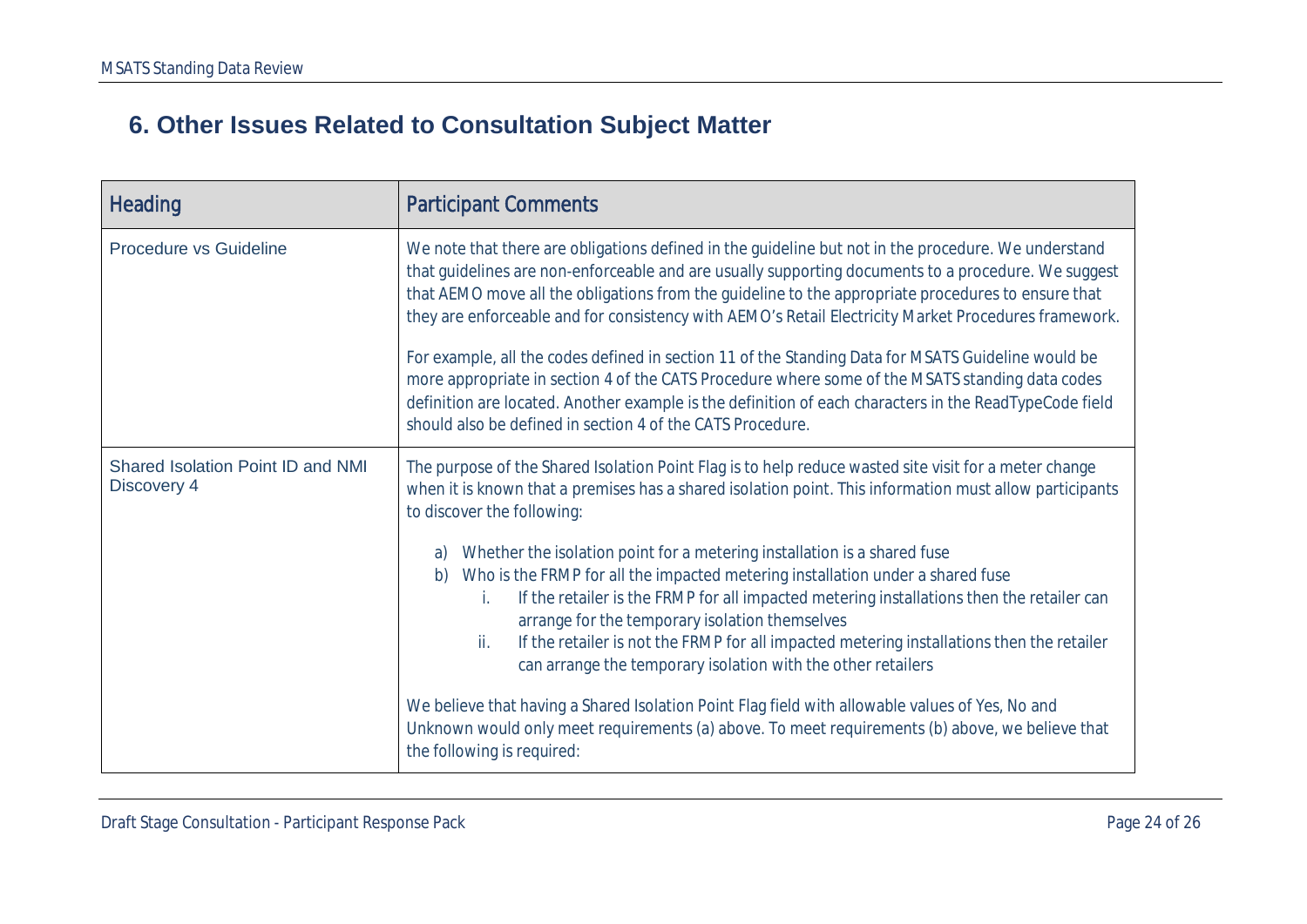| 1. an addition field is required to indicate which NMIs are associated with the same shared<br>isolation point.<br>2. A new NMI Discovery is required                                                                                                                                                             |         |                        |                                                                                                                                                                                                                                                                                                                                                                                                                                                                                                                    |  |  |
|-------------------------------------------------------------------------------------------------------------------------------------------------------------------------------------------------------------------------------------------------------------------------------------------------------------------|---------|------------------------|--------------------------------------------------------------------------------------------------------------------------------------------------------------------------------------------------------------------------------------------------------------------------------------------------------------------------------------------------------------------------------------------------------------------------------------------------------------------------------------------------------------------|--|--|
| For the additional field we suggest a new field called Shared Isolation Point ID be added. Each shared<br>isolation point is to be assigned a unique id by the LNSP and this unique id is to be applied to the<br>Shared Isolation Point ID field of each NMI that is associated with the shared isolation point. |         |                        |                                                                                                                                                                                                                                                                                                                                                                                                                                                                                                                    |  |  |
| For example, say there were three units that had metering installations under a shared fuse and a<br>meter protection device was installed when an interval meter was installed for unit 1, then the<br>following information will be available:                                                                  |         |                        |                                                                                                                                                                                                                                                                                                                                                                                                                                                                                                                    |  |  |
| <b>NMI</b>                                                                                                                                                                                                                                                                                                        | Address | SharedIsolationPointID | SharedIsolationPointFlag                                                                                                                                                                                                                                                                                                                                                                                                                                                                                           |  |  |
| 431ABCD123                                                                                                                                                                                                                                                                                                        | Unit 1  | <b>SISPXYZ</b>         | N                                                                                                                                                                                                                                                                                                                                                                                                                                                                                                                  |  |  |
| 431EFGH456                                                                                                                                                                                                                                                                                                        | Unit 2  | <b>SISPXYZ</b>         | Υ                                                                                                                                                                                                                                                                                                                                                                                                                                                                                                                  |  |  |
| 432JKLM789                                                                                                                                                                                                                                                                                                        | Unit 3  | <b>SISPXYZ</b>         | Υ                                                                                                                                                                                                                                                                                                                                                                                                                                                                                                                  |  |  |
| FRMP for the NMIs of units 1 and 3.                                                                                                                                                                                                                                                                               |         |                        | Now, if unit 1 requires another meter change then the above information indicates that the metering<br>installation can be isolated without impacting other metering installations. If unit 2 requires a meter<br>change then the above information indicates that a temporary isolation will impact units 1 and 3. A<br>new NMI Discovery, lets call it NMI Discovery 4, should be developed to allow for the discovery of the<br>We wish to highlight that this new NMI Discovery 4 must not be dependent on the |  |  |
|                                                                                                                                                                                                                                                                                                                   |         |                        | SharedIsolationPointID or SharedIsolationPointFlag fields because a shared fuse scenario can be                                                                                                                                                                                                                                                                                                                                                                                                                    |  |  |
|                                                                                                                                                                                                                                                                                                                   |         |                        | identified by a metering provider before these two fields are populated and therefore the retailer<br>should have the opportunity to use the NMI Discovery 4 straight away, by using meter numbers or                                                                                                                                                                                                                                                                                                              |  |  |